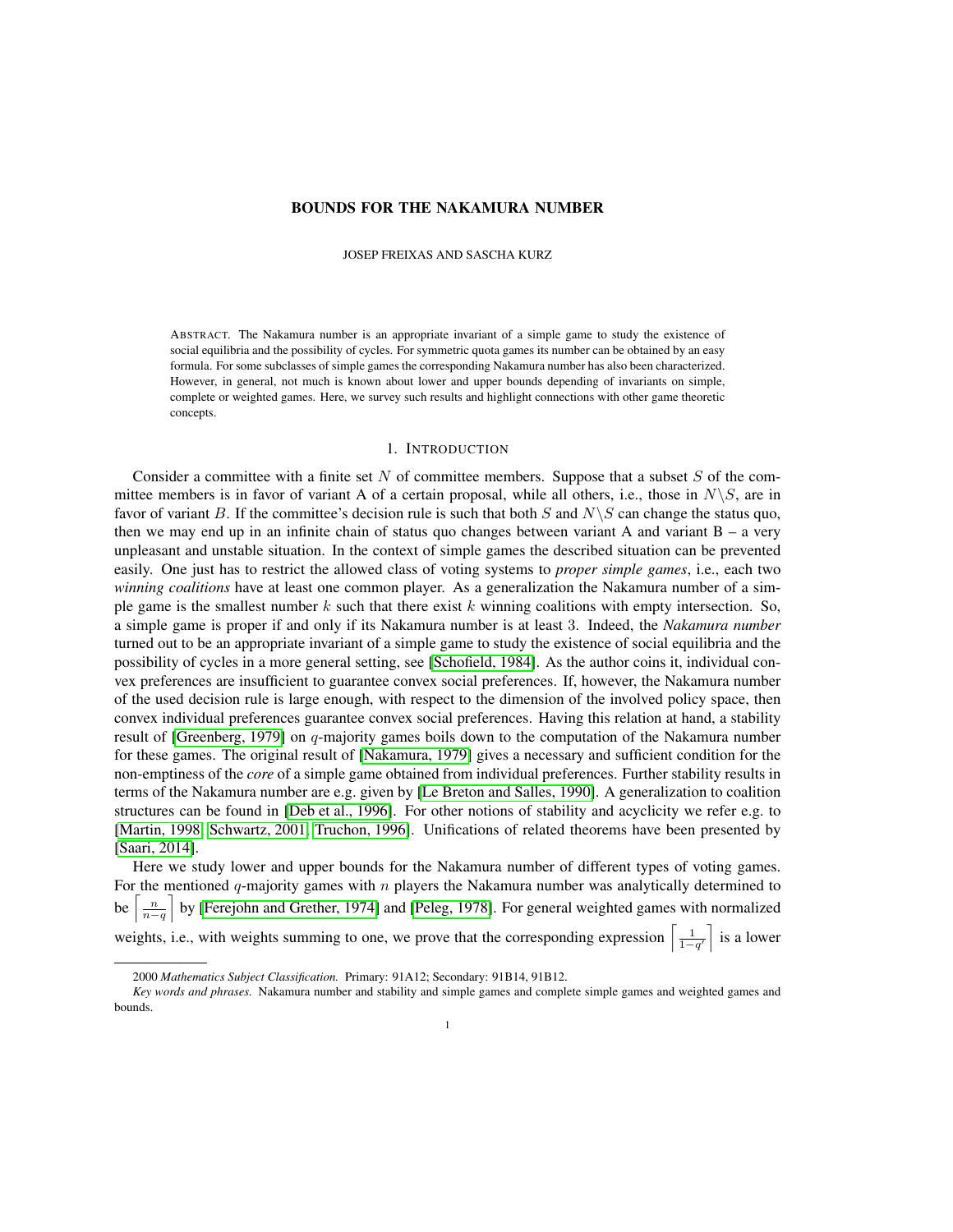#### 2 JOSEP FREIXAS AND SASCHA KURZ

bound for the Nakamura number, where  $q' = q / \sum_{i=1}^{n} w_i$  is the normalized quota. While relatively tight bounds for the Nakamura number of weighted games can be obtained, the natural invariants of simple and complete simple games allow only weaker bounds. The excess minimization problem in the first stage of a nucleolus computation allows an adequate counterpart for weights in the case of non-weighted games and partially allows to improve bounds for weighted games. Additionally we show up a relation to the one-dimensional cutting stock problem.

[\[Kumabe and Mihara, 2008\]](#page-20-10) studied the 32 combinations of five properties of simple games. In each of the cases the authors determined the generic Nakamura number or the best possible lower bound if several values can be attained. As a generalization of simple games with more than two alternatives, the so-called  $(j, k)$ -simple games have been introduced, see e.g. [\[Freixas and Zwicker, 2003\]](#page-20-11). The notion of the Nakamura number and a first set of stability results for  $(i, 2)$ -simple games have been transfered by [\[Tchantcho et al., 2010\]](#page-21-1).

The remaining part of the paper is organized as follows. In Section [2](#page-1-0) we state the necessary preliminaries. Bounds for the Nakamura number of weighted, simple or complete simple games are studied in sections [3,](#page-3-0) [4,](#page-7-0) and [5,](#page-9-0) respectively. The maximum possible Nakamura number within special subclasses of simple games is the topic of Section [6.](#page-13-0) Further relation of the Nakamura number to other concepts of cooperative game theory are discussed in Section [7.](#page-15-0) In this context the one-dimensional cutting stock problem is treated in Subsection [7.1.](#page-16-0) Some enumeration results for special subclasses of complete and weighted simple games and their corresponding Nakamura numbers are given in Section [8.](#page-18-0) We close with a conclusion in Section [9.](#page-19-0)

## 2. PRELIMINARIES

<span id="page-1-0"></span>A pair  $(N, v)$  is called simple game if N is a finite set,  $v : 2^N \to \{0, 1\}$  satisfies  $v(\emptyset) = 0, v(N) = 1$ , and  $v(S) \le v(T)$  for all  $S \subseteq T \subseteq N$ . The subsets of N are called coalitions and N is called the grand coalition. By  $n = |N|$  we denote the number of players in N. If  $v(S) = 1$ , we call S a winning coalition and a losing coalition otherwise. By W we denote the set of winning coalitions and by  $\mathcal L$  the set of losing coalitions. If S is a winning coalition such that each proper subset is losing we call S a minimal winning coalition. Similarly, if  $T$  is a losing coalition such that each proper superset is winning, we call  $T$  a maximal losing coalition. By  $\mathcal{W}^m$  we denote the set of minimal winning coalitions and by  $\mathcal{L}^M$  we denote the set of maximal losing coalitions. We remark that each of the sets  $W, \mathcal{L}, W^m$  or  $\mathcal{L}^M$  uniquely characterizes a simple game. Instead of  $(N, v)$  we also write  $(N, W)$  for a simple game.

A simple game  $(N, v)$  is weighted if there exists a quota  $q > 0$  and weighs  $w_i \ge 0$  for all  $1 \le i \le n$ such that  $v(S) = 1$  if and only if  $w(S) = \sum_{i \in S} w_i \ge q$  for all  $S \subseteq N$ . As notation we use  $[q; w_1, \dots, w_n]$ for a weighted game. We remark that weighted representations are far from being unique. In any case there exist some special weighted representations. By  $[\hat{q}; \hat{w}_1, \dots, \hat{w}_n]$  we denote a weighted representation, where all weights and the quota are integers. Instead of specializing to integers we can also normalize the weights to sum to one. By  $[q'; w'_1, \ldots, w'_n]$  we denote a weighted representation with  $q' \in (0, 1]$  and  $w'(N) := \sum_{i \in N} w'_i = 1$ . For the existence of a normalized representation we remark that not all weights can be equal to zero, since  $\emptyset$  is a losing coalition.

**Definition 1.** *Given a simple game*  $(N, W)$  *its Nakamura number, cf.* [\[Nakamura, 1979\]](#page-20-2),  $\nu(N, W)$  *is given by the minimum number of winning coalitions whose intersection is empty. If the intersection of all winning coalitions is non-empty we set*  $\nu(N, W) = \infty$ *.* 

It is well-known that this can be slightly reformulated to:

<span id="page-1-1"></span>**Lemma 1.** *For each simple game*  $(N, W)$  *the Nakamura number*  $\nu(N, W)$  *equals the minimum number of minimal winning coalitions whose intersection is empty.*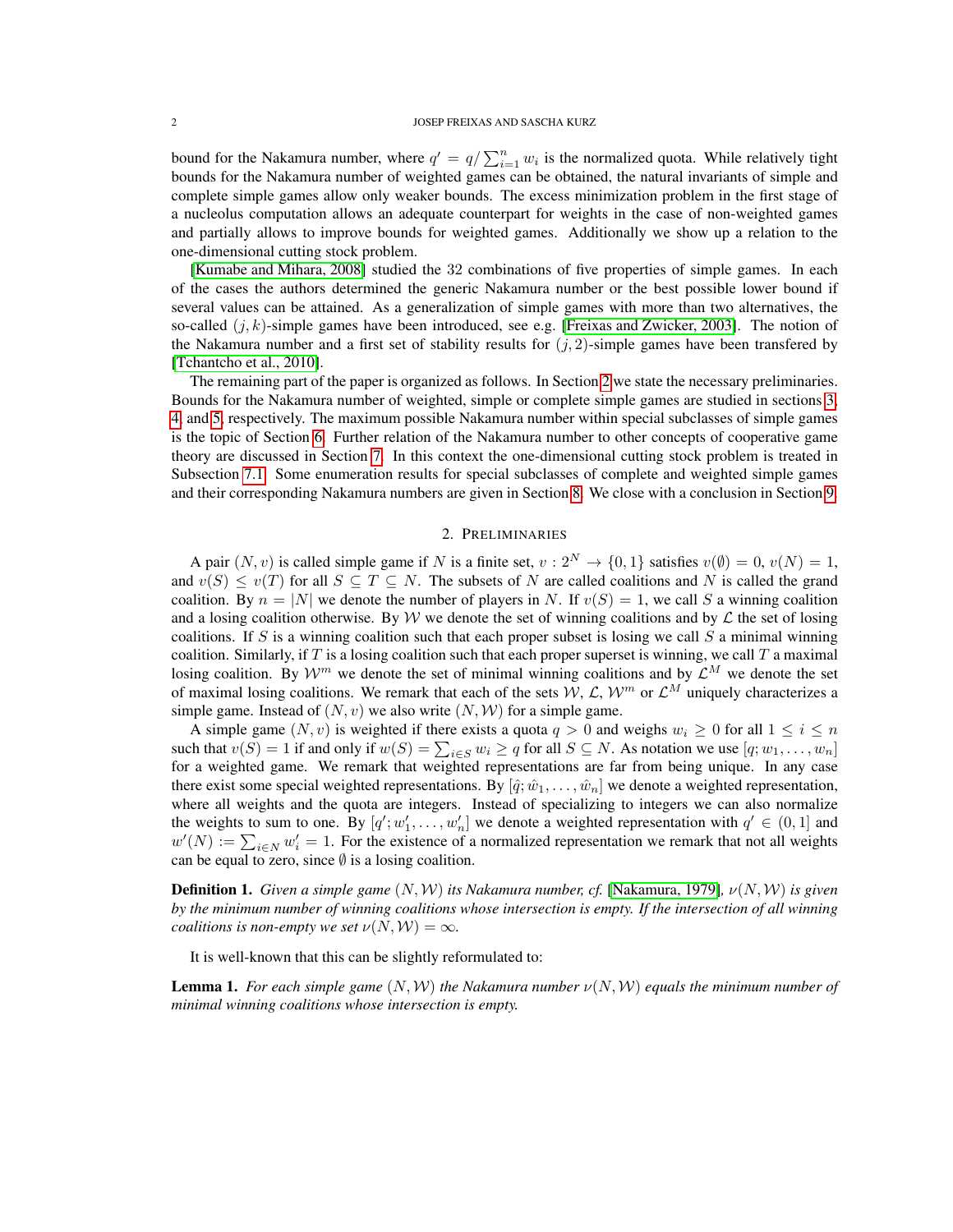*Proof.* Since each minimal winning coalition is also a winning coalition, the Nakamura number is a lower bound. For the other direction we consider r winning coalitions  $S_i$  for  $1 \le i \le r$ , where  $\nu(N, W) = r$  and  $\cap_{1\leq i\leq r}S_i = \emptyset$ . Now let  $T_i \subseteq S_i$  be an arbitrary minimal winning coalition for all  $1 \leq i \leq r$ . Clearly, we also have  $\bigcap_{1 \leq i \leq r} T_i = \emptyset$ .

We can easily state an integer linear programming (ILP) formulation for the determination of  $\nu(N, W)$ :

<span id="page-2-0"></span>**Lemma 2.** *For each simple game*  $(N, W)$  *and*  $\mathcal{X} = W$  *or*  $\mathcal{X} = W^m$  *the corresponding Nakamura number*  $\nu(N, W)$  *is given as the optimal target value of:* 

$$
\min_{S \in \mathcal{X}} r_S = r
$$
\n
$$
\sum_{S \in \mathcal{X}} x_S = r
$$
\n
$$
\sum_{S \in \mathcal{X} : i \in S} x_S \leq r - 1 \quad \forall i \in N
$$
\n
$$
x_S \in \{0, 1\} \quad \forall S \in \mathcal{X}
$$

The use of an ILP is justified by the following observation on the known computational complexity.

**Lemma 3.** *The computational problem to decide whether*  $\nu([q; w_1, \ldots, w_n]) = 2$  *is NP-hard.* 

*Proof.* We will provide a reduction to the NP-hard partition problem. So for integers  $w_1, \ldots, w_n$  we have to decide whether there exists a subset  $S \subseteq N$  such that  $\sum_{i \in S} w_i = \sum_{i \in N \setminus S} w_i$ , where we use the abbreviation  $N = \{1, \ldots, n\}$ . Consider the weighted game  $[w(N)/2; w_1, \ldots, w_n]$ . It has Nakamura number 2 if and only if a subset S with  $w(S) = w(N \setminus S)$  exists.

Next we introduce special kinds of players in a simple game. Let  $(N, v)$  be a simple game. A player  $i \in N$ such that  $i \in S$  for all winning coalitions S is called a vetoer. Each player  $i \in N$  that is not contained in any minimal winning coalition is called a null player. If  $\{i\}$  is a winning coalition, we call player i passer. If  $\{i\}$ is the unique minimal winning coalition, then we call player  $i$  a dictator. Note that a dictator is the strongest form of being both a passer and a vetoer. Obviously, there can be at most one dictator. We easily observe:

# <span id="page-2-1"></span>Proposition 1. *Let* (N, W) *be a simple game.*

- (a) *If player i is a null player, then*  $\nu(N, W) = \nu(N \setminus \{i\}, W')$ *, where*  $W' = \{S \in W : S \subseteq N \setminus \{i\}\}.$
- (b) *We have*  $\nu(N, W) = \infty$  *if and only if*  $(N, W)$  *contains at least one vetoer.*
- (c) *If*  $(N, W)$  *contains no vetoer, then*  $2 \le \nu(N, W) \le n$
- (d) *If*  $(N, W)$  *contains a passer that is not a dictator, then*  $\nu(N, W) = 2$ *.*
- (e) *If*  $(N, W)$  *contains no vetoer but d null players, then*  $\nu(N, W) \le \min(|W^m|, n d)$ *.*
- (f) If  $(N, W)$  contains no vetoer, then  $\nu(N, W) \leq |\bigcap_{i=1}^k S_i| + k$  for any k winning coalitions  $S_i$ .

#### *Proof.*

- (a) Note that  $(N\setminus\{i\}, W')$  is a simple game since  $N\setminus\{i\} \in W$ .  $\nu(N, W) \leq \nu(N\setminus\{i\}, W')$  follows from  $\mathcal{W}' \subseteq \mathcal{W}$ . For the other direction observe that  $S \in \mathcal{W}$  implies  $S \setminus \{i\} \in \mathcal{W}'$ .
- (b) If  $\nu(N, W) = \infty$  then  $U := \bigcap_{S \in \mathcal{W}} \neq \emptyset$ , i.e., all players in U are vetoers. If player i is a vetoer, then  $i$  is contained in the intersection of all winning coalitions, which then has to be non-empty.
- (c) Since  $\emptyset$  is a losing coalition, at least two winning coalitions are needed to get an empty intersection, i.e.,  $\nu(N, W) \geq 2$ . For each player  $i \in N$  let  $S_i$  be a winning coalition without player i, which needs to exist since player i is not a vetoer. With this we have  $\bigcap_{1 \leq i \leq n} S_i = \emptyset$ , so that  $\nu(N, W) \leq n$ .
- (d) Let i be a passer in  $(N, W)$  and j another non-null player. For a minimal winning coalition S containing j we have  $\{i\} \cap S = \emptyset$ .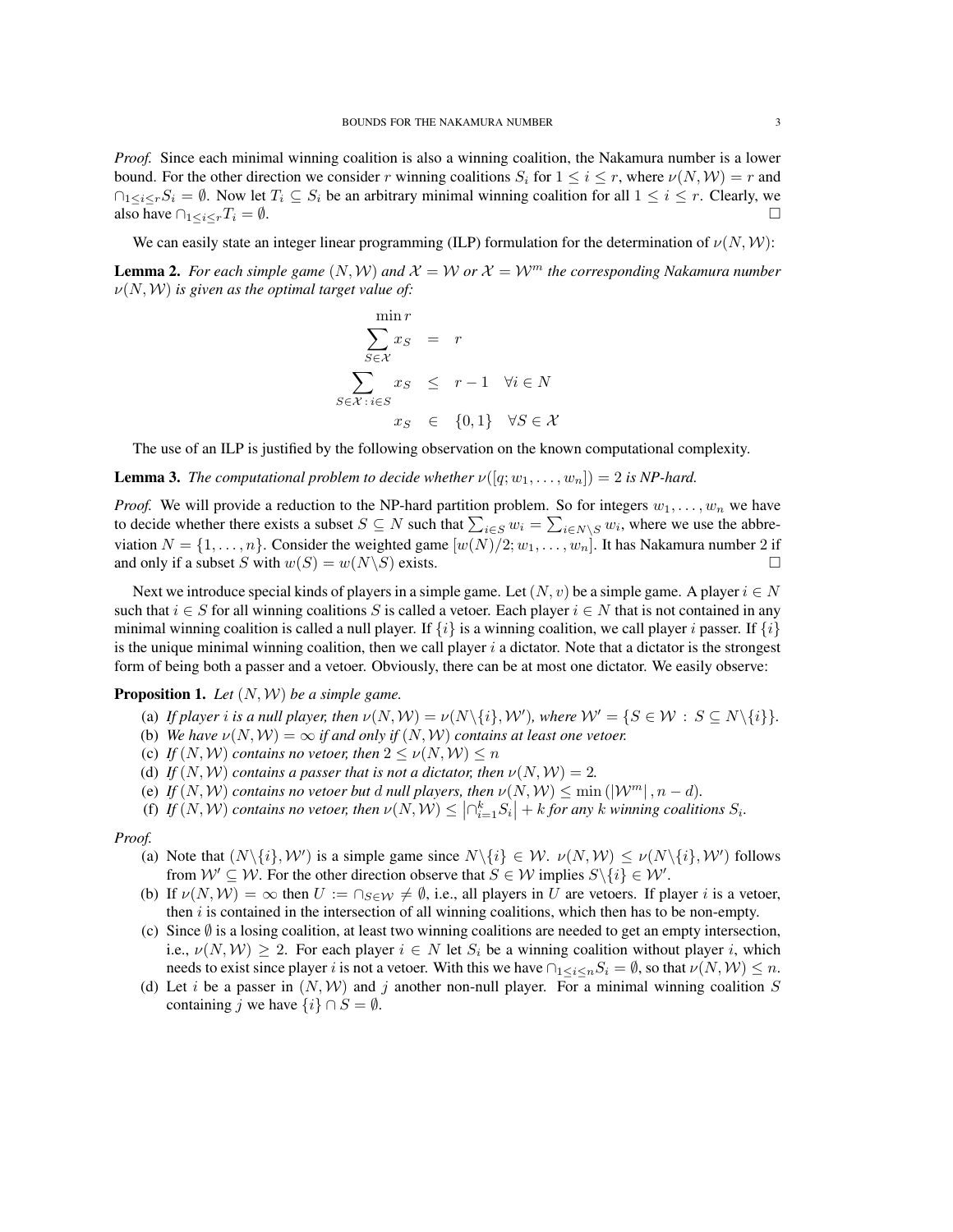#### 4 JOSEP FREIXAS AND SASCHA KURZ

- (e) From (a) and (c) we deduce  $\nu(N, W) \leq n d$ . Lemma [1](#page-1-1) implies  $\nu(N, W) \leq |W^m|$ .
- (f) Complement the  $S_1, \ldots, S_k$  by the winning coalitions  $N \setminus \{j\}$  for all  $j \in \bigcap_{i=1}^k S_i$ .

So, when determining  $\nu(N, W)$ , we may always assume that  $(N, W)$  does not contain any vetoer, null player, passer, or dictator. With a bit more notation also the simple games with  $\nu(N, W) = 2$  can be completely characterized. To this end, a simple game  $(N, W)$  is called proper if the complement  $N\backslash S$  of any winning coalition  $S \in \mathcal{W}$  is losing. It is called strong if the complement  $N\setminus T$  of any losing coalition T is winning. A simple game that is both proper and strong is called constant-sum (or self-dual or decisive). Directly from the definition we conclude, see also [\[Kumabe and Mihara, 2008\]](#page-20-10):

**Lemma 4.** Let  $(N, W)$  be a simple game without vetoers.

- (a) *We have*  $\nu(N, W) = 2$  *if and only if*  $(N, W)$  *is non-proper.*
- (b) *If*  $(N, W)$  *is constant-sum, then*  $\nu(N, W) = 3$ .
- (c) *If*  $\nu(N, W) > 3$ *, then*  $(N, W)$  *is proper and non-strong.*

# <span id="page-3-2"></span>3. BOUNDS FOR WEIGHTED GAMES

<span id="page-3-0"></span>A special class of simple games are so-called symmetric games, where all players have equivalent capabilities. All these games are weighted and can be parametrized as  $[\hat{q}; 1, \ldots, 1]$ , where  $\hat{q} \in \{1, 2, \ldots, n\}$ . The Nakamura number for these games is well known, see e.g. [\[Ferejohn and Grether, 1974,](#page-20-8) [Nakamura, 1979,](#page-20-2) [Peleg, 1978\]](#page-20-9):

(1) 
$$
\nu([\hat{q}, 1, \dots, 1]) = \left\lceil \frac{n}{n - \hat{q}} \right\rceil = \left\lceil \frac{1}{1 - q'} \right\rceil,
$$

where we formally set  $\frac{n}{0} = \infty$ . More generally, we have:

<span id="page-3-3"></span>Theorem 1. *For each weighted game we have*

<span id="page-3-1"></span>
$$
(2) \quad \left\lceil \frac{1}{1-q'} \right\rceil = \left\lceil \frac{w(N)}{w(N)-q} \right\rceil \le \nu([q; w_1, \dots, w_n]) \le \left\lceil \frac{\hat{w}(N)}{\hat{w}(N)-\hat{q}-\hat{\omega}+1} \right\rceil \le \left\lceil \frac{1}{1-q'-\omega'} \right\rceil,
$$

*where*  $\hat{\omega} = \max_i \hat{w}_i$  *and*  $\omega' = \max_i w'_i$ *.* 

*Proof.* For the lower bound we set  $r = \nu(N, W)$  and choose r winning coalitions  $S_1, \ldots, S_r$  with empty intersection. With  $I_0 := N$  we recursively set  $I_i := I_{i-1} \cap S_i$  for  $1 \leq i \leq r$ . By induction we prove  $w(I_i) \geq w(N) - i \cdot (w(N) - q)$  for all  $0 \leq i \leq r$ . The statement is true for  $I_0$  by definition. For  $i \geq 1$  we have  $w(I_{i-1}) \geq w(N) - (i-1) \cdot (w(N) - q)$ . Since  $w(S_i) \geq q$  we have  $w(I_{i-1} \cap S_i) \geq$  $w(I_{i-1}) - (w(N) - q) = w(N) - i \cdot (w(N) - q)$ . Thus we have  $\nu([q; w_1, \ldots, w_n]) \ge \left[ \frac{w(N)}{w(N)} \right]$  $\frac{w(N)}{w(N)-q}$ .

For the upper bound we start with  $R_0 = N$  and recursively construct winning coalitions  $S_i$  by setting  $S_i = N\backslash R_{i-1}$  and adding players from  $R_{i-1}$  to  $S_i$  until  $\hat{w}(S_i) \geq \hat{q}$ . By construction we have that  $S_i$ is a winning coalition with  $\hat{w}(S_i) \leq \hat{q} + \hat{\omega} - 1$ . With this we set  $R_i = R_{i-1} \cap S_i$  and get  $\hat{w}(R_i) \leq$  $\max(0, \hat{w}(N) - i \cdot (\hat{w}(N) - \hat{q} - \hat{\omega} + 1))$ . Since  $\hat{w}(R_i) = 0$  implies that  $R_i$  can contain only null players of weight zero, we may replace  $S_1$  by  $S_1 \cup R_i$ , so that we obtain the stated upper bound.

Note that for symmetric games [\(2\)](#page-3-1) is equivalent to [\(1\)](#page-3-2), i.e., Theorem [1](#page-3-3) can be seen as a generalization of the classical result. We remark that one can use the freedom in choosing the representation of a weighted game to eventually improve the lower bound from Theorem [1.](#page-3-3) For the representation  $[2; 1, 1, 1]$  we obtain  $\nu([2;1,1,1]) \ge \left\lceil \frac{3}{3-2} \right\rceil = 3$ . Since the same game is also represented by  $[1 + \varepsilon; 1, 1, 1]$  for all  $0 < \varepsilon \le \frac{1}{2}$ ,

 $\Box$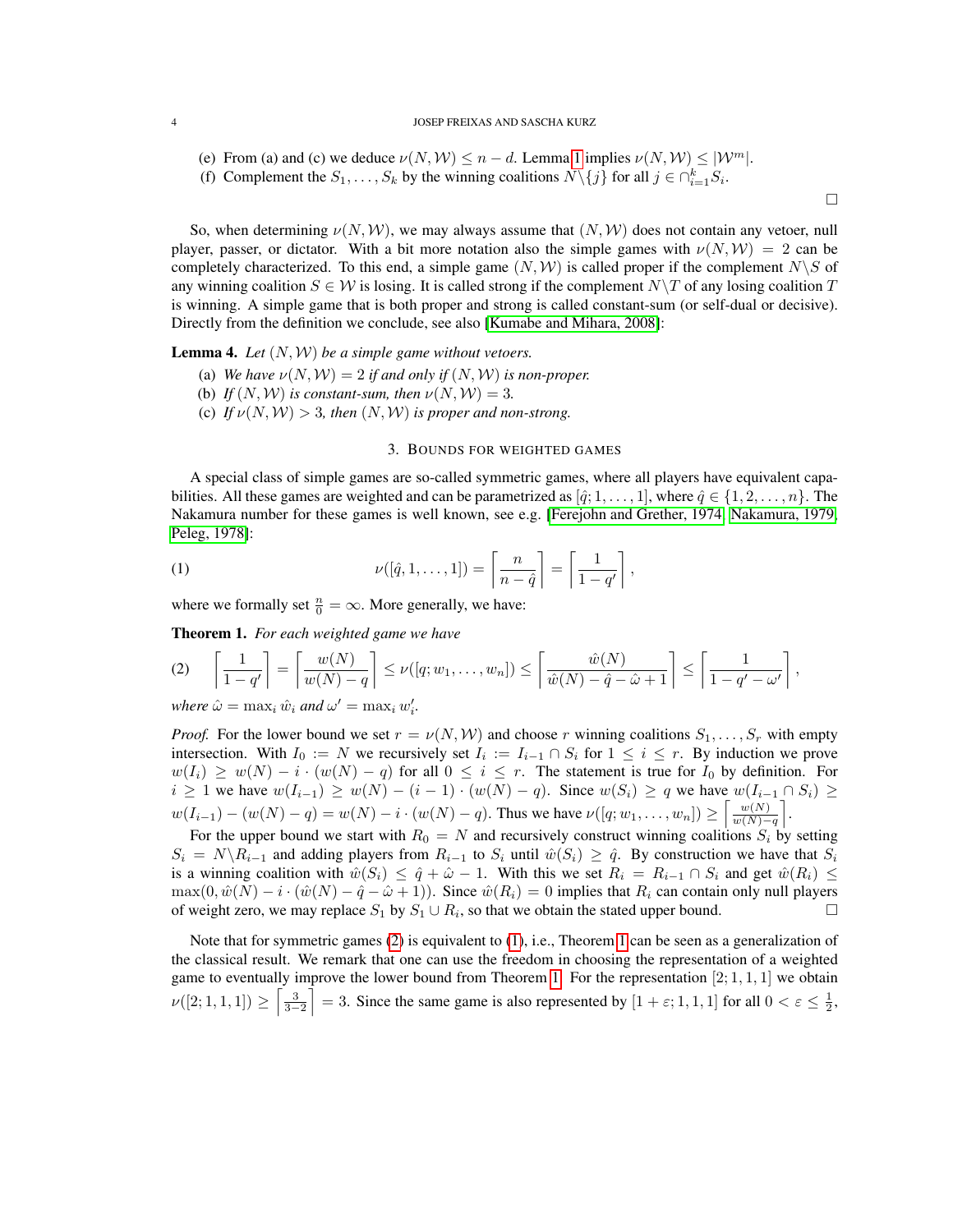we could also deduce  $\nu([2;1,1,1]) \geq \left[\frac{3}{3-1-\epsilon}\right] = 2$ , which is a worser bound. The tightest possible bound is attained if the relative quota is maximized, see Section [7.](#page-15-0) The greedy type approach of the second part of the proof of Theorem [1](#page-3-3) can be improved so that it yields better upper bounds for many instances. Starting from N, we iteratively remove the heaviest possible player in  $R_{i-1}$  from  $S_i$  such that  $\hat{w}(S_i) \geq \hat{q}$  until no player can be removed anymore. However, the following example shows that the lower and the upper bound can still differ by a constant factor.

Example 1. *For a positive integer* k*, consider a weighted game* [q; w] *with* 2k *players of weight* 5*,* 6k *players of weight* 2*, and quota* q = 22k − 11*. The greedy algorithm described above chooses the removal of two players of weight* 5 *in the first* k *rounds. Then it removes five (or the remaining number of) players of weight* 2 in the next  $\left\lceil \frac{6k}{5} \right\rceil$  rounds, so that  $2k \le \nu(\left[q; w\right]) \le k + \left\lceil \frac{6k}{5} \right\rceil$ . Removing  $2k$  times one player of *weight* 5 *and three players of weight* 2 *gives indeed*  $\nu([q; w]) = 2k$ *.* 

In the special case of  $\hat{w}_i \leq 1$  $\hat{w}_i \leq 1$ , i.e.  $\hat{w}_i \in \{0,1\}$ , for all  $1 \leq i \leq n$ , the bounds of Theorem 1 coincide, which is equivalent to the null player extension of Equation [\(1\)](#page-3-2). In general we are interested in large classes of instances where the lower bound of Theorem [1](#page-3-3) is tight. Promising candidates are weighted representations where all minimal winning coalitions have the same weight equaling the quota. Those representations are called homogeneous representations and the corresponding games are called, whenever such a representation exists, homogeneous games. However, the lower bound is not tight in general for homogeneous representations, see:

<span id="page-4-0"></span>**Example 2.** The weighted game  $(N, W) = [90; 9^{10}, 2^4, 1^2]$ , with ten players of weight 9, four players of *weight* 2*, and two players of weight* 1*, is homogeneous since all minimal winning coalitions have weight* 90. The lower bound of Theorem [1](#page-3-3) gives  $\nu(N, W) \ge \left\lceil \frac{100}{100-90} \right\rceil = 10$ . In order to determine the exact *Nakamura number of this game we study its minimal winning coalitions. To this end let* S *be a minimal winning coalition. If* S *contains a player of weight* 2*, then it has to contain all players of weight* 2*, one player of weight* 1*, and nine players of weight* 9*. If* S *contains a player of weight* 1*, then the other player of weight* 1 *is not contained and* S *has to contain all players of weight* 2 *and nine players of weight* 9*. If* S *contains neither a player of weight* 1 *nor a player of weight* 2*, then* S *consists of all players of weight* 9*. Now we are ready to prove that the Nakamura number of*  $(N, W)$  *equals* 11*. Let*  $S_1, \ldots, S_r$  *be a minimal collection of minimal winning coalitions whose intersection is empty. Clearly all coalitions are pairwise different. Since there has to be a coalition where not all players of weight* 2 *are present, say* S1*, one coalition has to consist of all players of weight* 9*. Since each minimal winning coalition contains at least nine players of weight* 9*, we need* 10 *coalitions, where each of the players of weight* 9 *is missing once. Thus*  $\nu(N, W) \geq 11$  and indeed one can easily state a collection of 11 minimal winning coalitions with empty *intersection.*

Note that the used integral weights are as small as possible, i.e.,  $\sum_i w_i$  is minimal, so that one also speaks of a minimum sum (integer) representation, see e.g. [\[Kurz, 2012\]](#page-20-12). Example [2](#page-4-0) can further be generalized by choosing an integer  $k \ge 3$  and considering the weighted game  $(N, W) := [k(k+1); k^{k+1}, 2^l, 1^{k+1-2l}],$ where  $1 \leq l \leq |k/2|$  is arbitrary. The lower bound from Theorem [1](#page-3-3) gives  $\nu(N, W) \geq k + 1$ , while  $\nu(N, W) = k + 2.$ 

However, homogeneous games seem to go into the right direction and we can obtain large classes of tight instances by "homogenizing" an initial weighted game. It is well known that one can homogenize each weighted game, given by an integer representation, by adding a sufficiently large number of players of weight 1 keeping the relative quota "constant". Other possibilities are to consider replicas, i.e., each of the initial players is divided into  $k$  equal players all having the initial weight, where we also assume a "constant" relative quota. If no players of weight 1 are present, then the game eventually does not become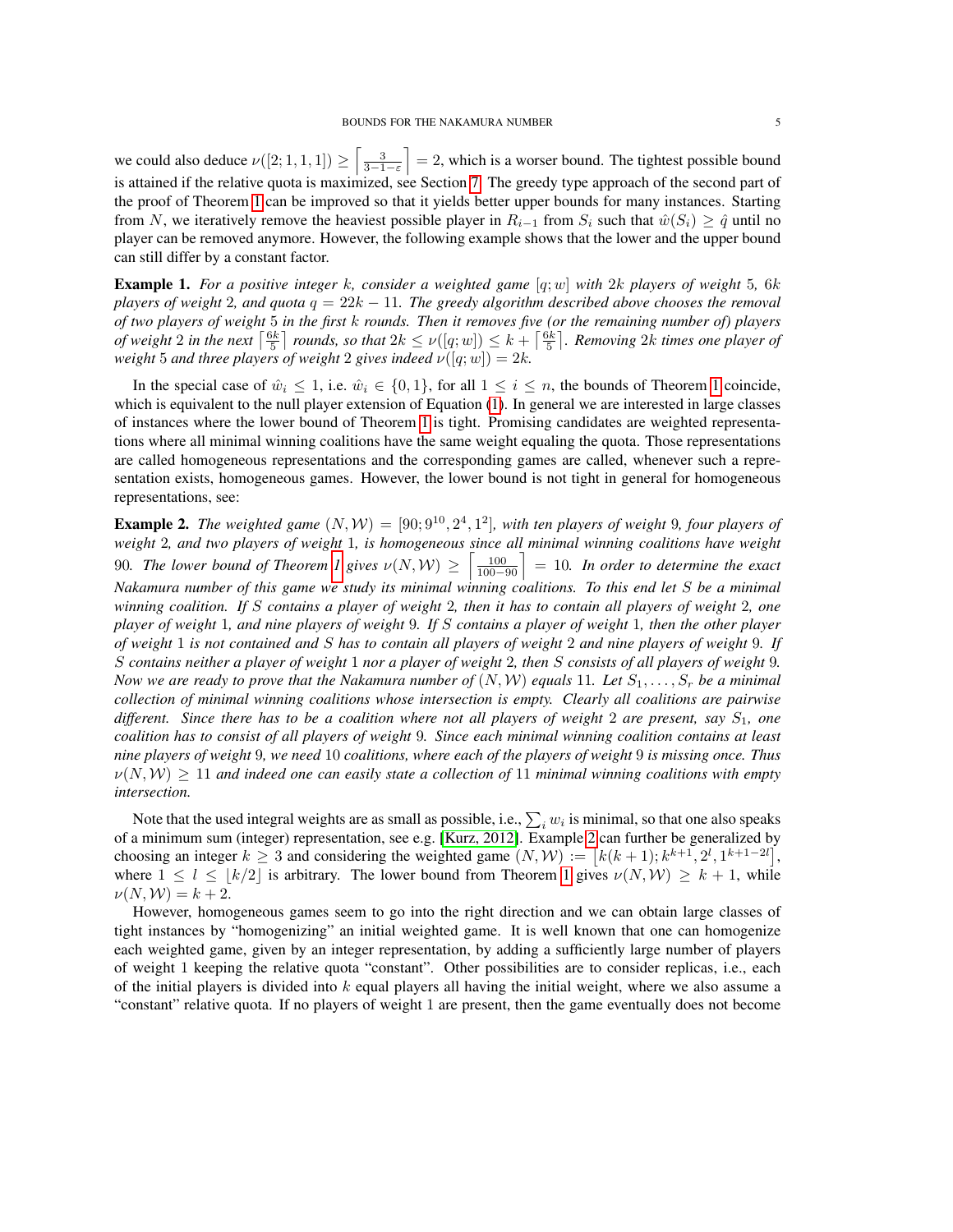homogeneous, even if the replication factor k is large. But indeed the authors of [\[Kurz et al., 2014\]](#page-20-13) have recently shown that for the case of a suitably large replication factor  $k$  the nucleolus coincides with the relative weights of the players, i.e., the lower bounds of Theorem [5,](#page-16-1) see Section [7,](#page-15-0) and Theorem [1](#page-3-3) coincide.

**Theorem 2.** Let  $w_1 \geq \cdots \geq w_n \geq 1$  be (not necessarily pairwise) coprime integer weights with sum  $\Omega = \sum_{i=1}^n w_i$  and  $\overline{q} \in (0,1)$  *be a rational number.* 

(a) *For each positive integer* r *we consider the game*

$$
\chi = [\overline{q} \cdot (\Omega + r); w_1, \ldots, w_n, 1^r],
$$

with  $r$  players of weight 1. If  $r \ge \max\left(\Omega, \frac{2+w_1}{1-\overline{q}}\right)$  we have  $\nu(\chi) = \left\lceil \frac{1}{1-q^r} \right\rceil$ , where  $q^r = \frac{\lceil \overline{q}(\Omega+r) \rceil}{\Omega+r}$  $\frac{(M+r)}{\Omega+r}$ . (b) *For each positive integer* r *we consider the game*

$$
\chi = [\overline{q} \cdot (\Omega \cdot r); w_1^r, \dots, w_n^r],
$$

*where each player is replicated r times. If r is sufficiently large, we have*  $\nu(\chi) = \left[\frac{1}{1-q^r}\right]$ , where  $q^r = \frac{\lceil \overline{q}(\Omega \cdot r) \rceil}{\Omega \cdot r}$  $\frac{\left(\Delta L \cdot T\right)\right|}{\Omega \cdot r}$ .

*Proof.*

(a) At first we remark that the proposed exact value coincides with the lower bound from Theorem [1.](#page-3-3) Next we observe

$$
q^r = \frac{\lceil \overline{q}(\Omega + r) \rceil}{\Omega + r} \le \frac{1 + \overline{q}(\Omega + r)}{\Omega + r} = \overline{q} + \frac{1}{\Omega + r} \le \overline{q} + \frac{1}{r}.
$$

Consider the following greedy way of constructing the list  $S_1, \ldots, S_k$  of winning coalitions with empty intersection. Starting with  $i = 1$  and  $h = 1$  we choose an index  $h \leq g \leq n$  such that  $U_i = \{h, h+1, \ldots, g\}$  has a weight of at most  $(1 - q^r)(\Omega + r)$  and either  $g = n$  or  $U_i \cup \{g+1\}$ has a weight larger than  $(1 - q^r)(\Omega + r)$ . Given  $U_i$  we set  $S_i = \{1, \ldots, n + r\} \setminus U_i$ ,  $h = g + 1$ , and increase *i* by one. If  $(1 - q^r)(\Omega + r) \ge w_i$  for all  $1 \le i \le n$ , then no player in  $\{1, ..., n\}$  has a too large weight to be dropped in this manner. Since we assume the weights to be ordered, it suffices to check the proposed inequality for  $w_1$ . To this end we consider

$$
(1-q^r)(\Omega+r) \ge \left(1-\overline{q}-\frac{1}{r}\right)\cdot(\Omega+r) = (1-\overline{q})\Omega - 1 - \frac{\Omega}{r} + (1-\overline{q})r \ge (1-\overline{q})r - 2,
$$

where we have used  $r \geq \Omega$ . Since  $r \geq \frac{2+w_1}{1-\overline{q}} \geq \frac{2+w_i}{1-\overline{q}}$  the requested inequality is satisfied.

So far the winning coalitions  $S_i$  can have weights larger than  $q^r(\Omega + r)$  and their intersection is given by the players of weight 1, i.e. by  $\{n+1,\ldots,n+r\}$ . For all  $1 \leq i < k$  let  $h_i$  be the player with the smallest index in  $U_i$ , which is indeed one of the heaviest players in this subset. With this we conclude  $w(S_i) \le q^r(\Omega + r) + w_{h_i} - 1$  since otherwise another player from  $U_{i+1}$  could have been added. In order to lower the weights of the  $S_i$  to  $q^r(\Omega + r)$  we remove  $w(S_i) - (q^r(\Omega + r)))$ players of  $S_i$  for all  $1 \leq i \leq k$ , starting from player  $n + 1$  and removing each player exactly once. Since  $\sum_{i=1}^{k-1} w_{h_i} \leq \Omega \leq r$  this is indeed possible. Now we remove the remaining, if any, players of weight 1 from  $S_k$  until they reach weight  $q^r(\Omega + r)$  and eventually start new coalitions  $S_i = \{1, \ldots, n+r\}$  removing players of weight 1. Finally we end up with  $r + l$  winning coalitions with empty intersection, where the coalitions  $1 \le i \le k+l-1$  have weight exactly  $q^r(\Omega+r)$  and the sets  $\{1, \ldots, n + r\} \setminus S_i$  do contain only players of weight 1 for  $i \geq r + 1$ . Since each player is dropped exactly once the Nakamura number of the game equals  $k + l = \left\lceil \frac{1}{1-q^r} \right\rceil$ .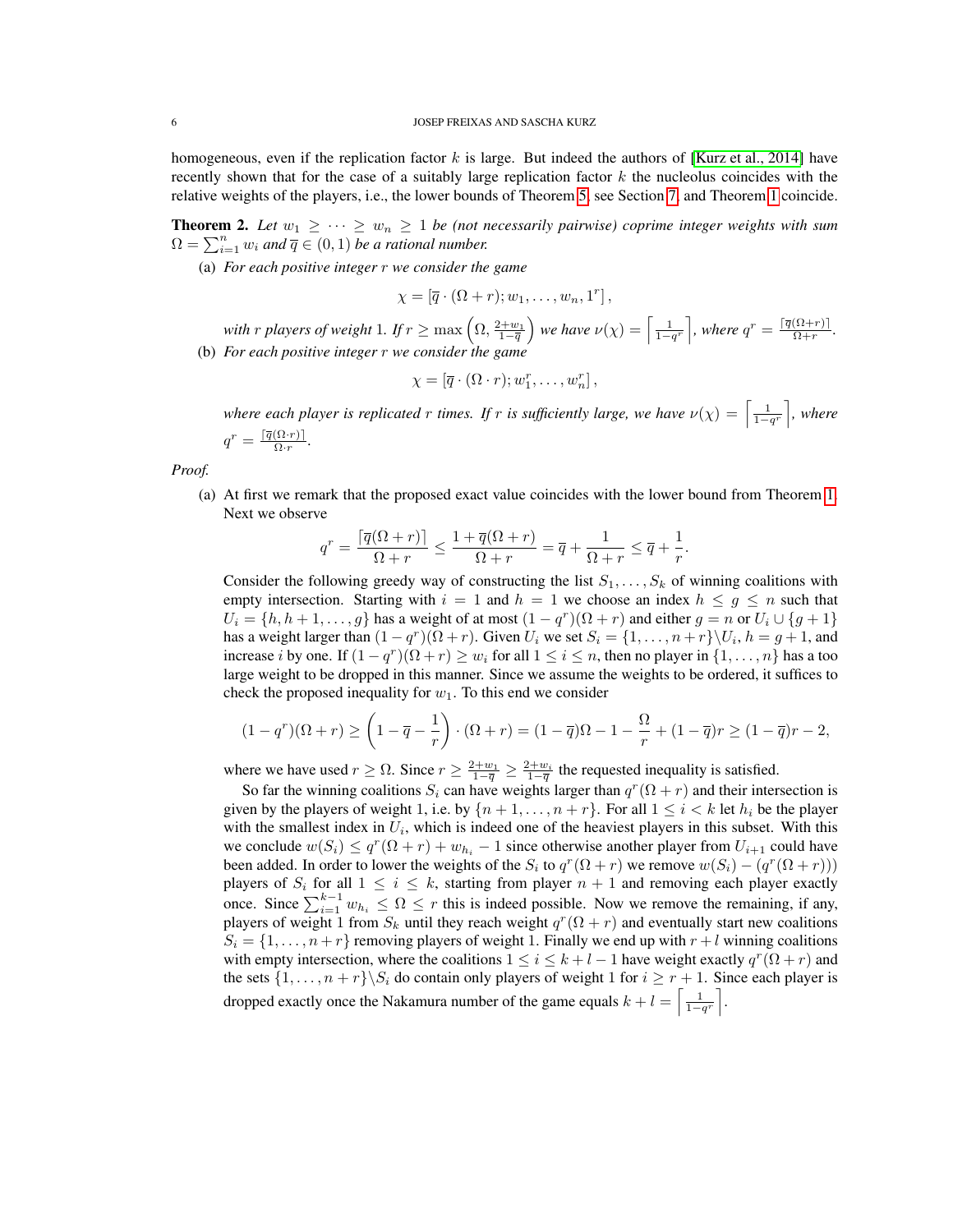(b) We write  $\overline{q} = \frac{p}{q}$  with positive comprime integers p, q. If  $p \neq q-1$ , then

$$
\left\lceil \frac{1}{1-\overline{q}}\right\rceil = \left\lceil \frac{q}{q-p}\right\rceil > \frac{1}{1-\overline{q}},
$$

i.e., we always round up. Obviously  $\lim_{r\to\infty} q^r = \overline{q}$  (and  $q^r \geq \overline{q}$ ). Since also

$$
\lim_{r \to \infty} \frac{w(N^r)}{w(N^r) - q^r w(N^r) - w_1 + 1} = \lim_{r \to \infty} \frac{w(N^r)}{w(N^r) - q^r w(N^r)} = \frac{1}{1 - \overline{q}},
$$

we can apply the upper bound of Theorem [1](#page-3-3) to deduce that the lower bound is attained with equality for sufficiently large replication factors  $r$ .

In the remaining part we assume  $p = q - 1$ , i.e.,  $1 - \overline{q} = \frac{1}{q}$ . If  $\Omega \cdot r$  is not divisible by q, i.e.  $q^r > \overline{q}$ , we can apply a similar argument as before, so that we restrict ourselves to the case  $q|\Omega \cdot r$ , i.e.  $\bar{q} = q^r$ . Here we have to show that the Nakamura number exactly equals q (in the previous case it equals  $q + 1$ ). This is possible if we can partition the grand coalition N into q subsets  $U_1, \ldots, U_q$ all having a weight of exactly  $\frac{\Omega \cdot r}{q}$ . (The list of winning coalitions with empty intersection is then given by  $S_i = N \backslash U_i$  for  $1 \leq i \leq q$ .) This boils down to a purely theoretical question of number theory, which is solved in the next lemma.

$$
\Box
$$

<span id="page-6-0"></span>**Lemma 5.** Let  $g \ge 2$  and  $w_1, \ldots, w_n$  be positive integers with  $\sum_{i=1}^n w_i = \Omega$  and greatest common divisor 1. There exists an integer K such that for all  $k \geq K$ , where  $\frac{k \cdot \Omega}{q} \in \mathbb{N}$ , there exist non-negative integers  $u_j^i$  with

$$
\sum_{j=1}^{n} u_j^i \cdot w_j = \frac{k \cdot \Omega}{q},
$$

*for all*  $1 \leq i \leq q$ *, and* 

$$
\sum_{i=1}^{q} u_j^i = k,
$$

*for all*  $1 \leq j \leq n$ *.* 

*Proof.* For  $k = 1$ , setting  $u_j^i = \frac{1}{q}$  is an inner point of the polyhedron

$$
P = \left\{ u^i_j \in \mathbb{R}_{\geq 0} \mid \sum_{j=1}^n u^i_j \cdot w_j = \frac{\Omega}{q} \, \forall 1 \leq i \leq q \text{ and } \sum_{i=1}^q u^i_j = 1 \, \forall 1 \leq j \leq n \right\},\
$$

so that is has non-zero volume.

For general  $k \in \mathbb{N}_{>0}$  we are looking for lattice points in the dilation  $k \cdot P$ . If q is a divisor of  $k \cdot \Omega$ , then  $\mathbb{Z}^{nq} \cap k \cdot P$  is a lattice of maximal rank in the affine space spanned by  $k \cdot P$ . Let  $k_0$  the minimal positive integer such that q divides  $k_0 \cdot \Omega$ . Using Erhart Theory one can count the number of lattice points in the parametric rational polytope in  $m \cdot k_0 \cdot P$ , where  $m \in \mathbb{N}_{>0}$ , see e.g. [\[Beck and Robins, 2007\]](#page-20-14). To be more precise, the number of (integer) lattice points in  $m \cdot k_0 \cdot P$  grows asymptotically as  $m^d \text{vol}_d(k_0P)$ , where d is the dimension of the affine space A spanned by  $k_0 \cdot P$  and  $\text{vol}_d(k_0)$  is the (normalized) volume of  $k_0 \cdot P$  within A. Due to the existence of an inner point we have vol $d(k_0P) > 0$ , so that the number of integer solutions is at least 1 for  $m \gg 0$ .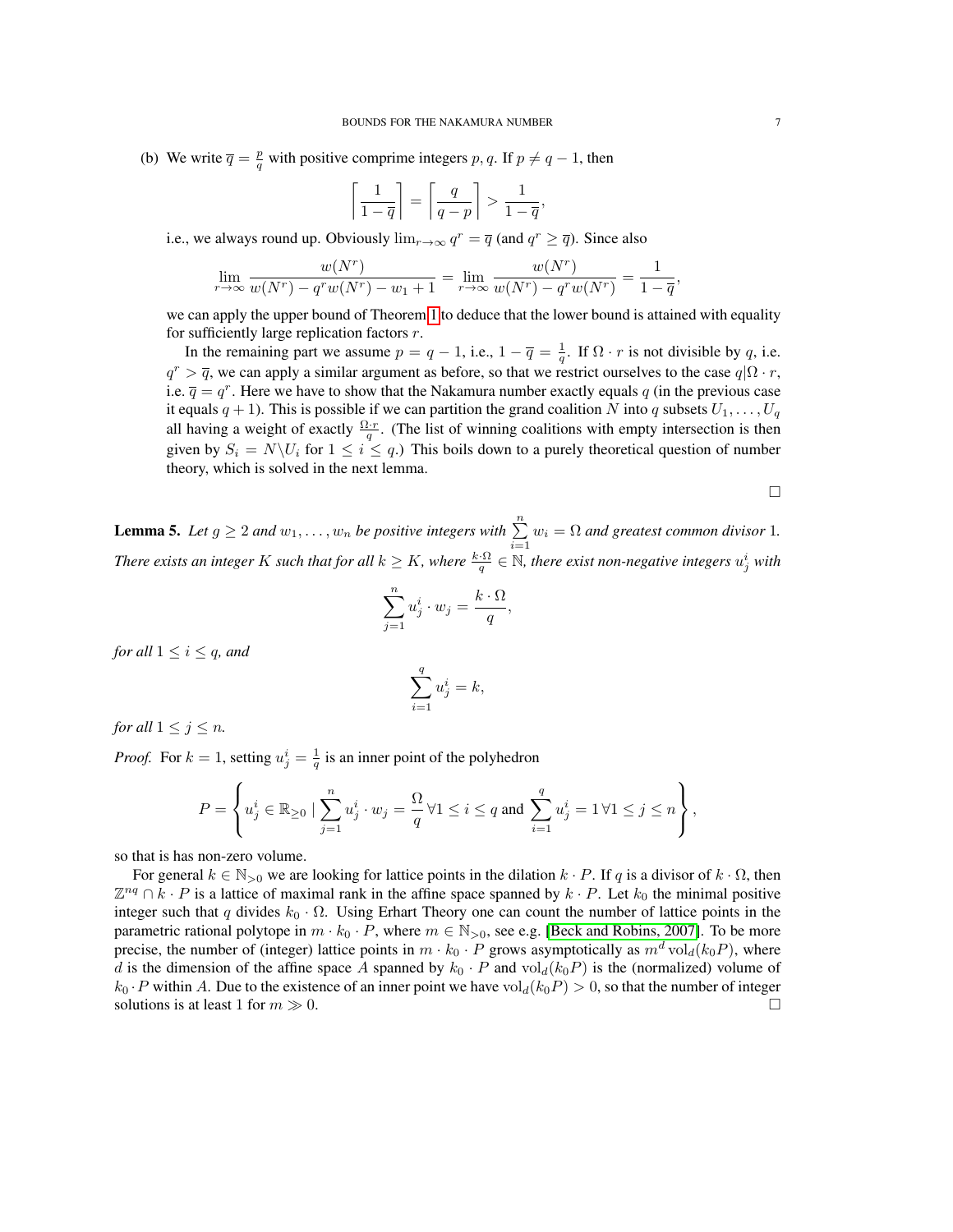There is a relation between the problem of Lemma [5](#page-6-0) and the Frobenius number, which asks for the largest integer which can not be expressed as a non-negative integer linear combination of the  $w_i$ . Recently this type of problem occurs in the context on minimum sum integer representations, see [\[Freixas and Kurz, 2014b\]](#page-20-15). According to the Frobenius theorem every sufficiently large number can be expressed as such a sum. Here we ask for several such representations which are balanced, i.e., each *coin* is taken equally often.

3.1.  $\alpha$ -roughly weighted games. There exists a relaxation of the notion of a weighted game. A simple game  $(N, W)$  is  $\alpha$ -roughly weighted if there exist non-negative weights  $w_1, \ldots, w_n$  such that each winning coalition S has a weight  $w(S)$  of at least 1 and each losing coalition T has a weight of at most  $\alpha$ . Weighted games are exactly those that permit an  $\alpha < 1$ . 1-roughly weighted games are also called roughly weighted games in the literature.

<span id="page-7-1"></span>**Proposition 2.** Let  $(N, W)$  be a simple game with  $\alpha$ -roughly representation  $(w_1, \ldots, w_n)$  satisfying  $\alpha + \omega > 0$  $w(N)$ , where  $\omega = \max\{w_i \mid i \in N\}$ . Then,  $\left\lceil \frac{w(N)}{w(N)-1} \right\rceil$  $\left[\frac{w(N)}{w(N)-1}\right] \leq \nu(N,\mathcal{W}) \leq \left[\frac{w(N)}{w(N)-\alpha}\right]$  $\frac{w(N)}{w(N)-\alpha-\omega}$ .

*Proof.* Since each winning coalition has a weight of at least 1, the proof of the lower bound of Theorem [1](#page-3-3) also applies here. The proof of the upper bound can be slightly adjusted. In order to construct winning coalitions S<sub>i</sub> with empty intersection we set  $S_i = N\setminus R_{i-1}$  and add players from  $R_{i-1}$  until  $S_i$  becomes a winning coalition. We remark  $w(S_i) \leq \alpha + \omega$  so that we can conclude the proposed statement.

Of course an  $\alpha$ -roughly weighted game is  $\alpha'$ -roughly weighted for all  $\alpha' \geq \alpha$ . The minimum possible value of  $\alpha$ , such that a given simple game, is  $\alpha$ -roughly weighted is called critical threshold value in [\[Freixas and Kurz, 2014a\]](#page-20-16). Taking the critical threshold value gives the tightest upper bound.

## 4. BOUNDS FOR SIMPLE GAMES

<span id="page-7-0"></span>As each simple game is  $\alpha$ -roughly weighted for a suitable  $\alpha$ , we have the bounds of Proposition [2](#page-7-1) at hand. However, the minimal possible  $\alpha$  can be proportional to n, i.e., fairly large. Another representation of a simple game is given by the intersection or union of a finite number  $r$  of weighted games. The minimum possible number r is called dimension or co-dimension, respectively, see e.g. [\[Freixas and Marciniak, 2009\]](#page-20-17). Since for two simple games  $(N, W_1)$ ,  $(N, W_2)$  with  $W_1 \subseteq W_2$  we obviously have  $\nu(N, W_1) \geq \nu(N, W_2)$ and the intersection of union of simple games with the same grand coalition is also a simple game, we can formulate:

**Lemma 6.** Let *r* be a positive integer and  $(N, W_i)$  be simple games for  $1 \le i \le r$ .

(a) If  $W = \bigcap_{1 \leq i \leq r} W_i$ , then  $\nu(N, W) \geq \nu(N, W_i)$  for all  $1 \leq i \leq r$ .

(b) If  $W = \bigcup_{1 \leq i \leq r} W_i$ , then  $\nu(N, W) \leq \nu(N, W_i)$  for all  $1 \leq i \leq r$ .

For simple games we do not have a relative quota  $q'$ , which is the most essential parameter in the bounds of Theorem [1.](#page-3-3) However, in Section [7](#page-15-0) we present a slightly more involved substitute. Prior to that, we consider bounds for the cardinalities of minimal winning coalitions as parameters and slightly adjust the proof of Theorem [1.](#page-3-3) If both parameters coincide we obtain an equation comprising Equation [\(1\)](#page-3-2).

Theorem 3. *Let* m *be the minimum and* M *be the maximum cardinality of a minimal winning coalition of a* simple game  $(N, W)$ . Then,  $\left\lceil \frac{n}{n-m} \right\rceil \leq \nu(N, W) \leq 1 + \left\lceil \frac{m}{n-M} \right\rceil \leq \left\lceil \frac{n}{n-M} \right\rceil$ .

*Proof.* For the lower bound, we set  $r = \nu(N, W)$  and choose r winning coalitions  $S_1, \ldots, S_r$  with empty intersection. Starting with  $I_0 := N$ , we recursively set  $I_i := I_{i-1} \cap S_i$  for  $1 \leq i \leq r$ . By induction we prove  $|I_i| \ge n - i \cdot (n - m)$  for all  $0 \le i \le r$ . The statement is true for  $I_0$  by definition. For  $i \ge 1$  we have  $|I_{i-1}| \ge n - (i-1) \cdot (n-m)$ . Since  $|S_i| \ge m$  we have  $|I_{i-1} \cap S_i| \ge |I_{i-1}| - (n-m) \ge n - i \cdot (n-m)$ .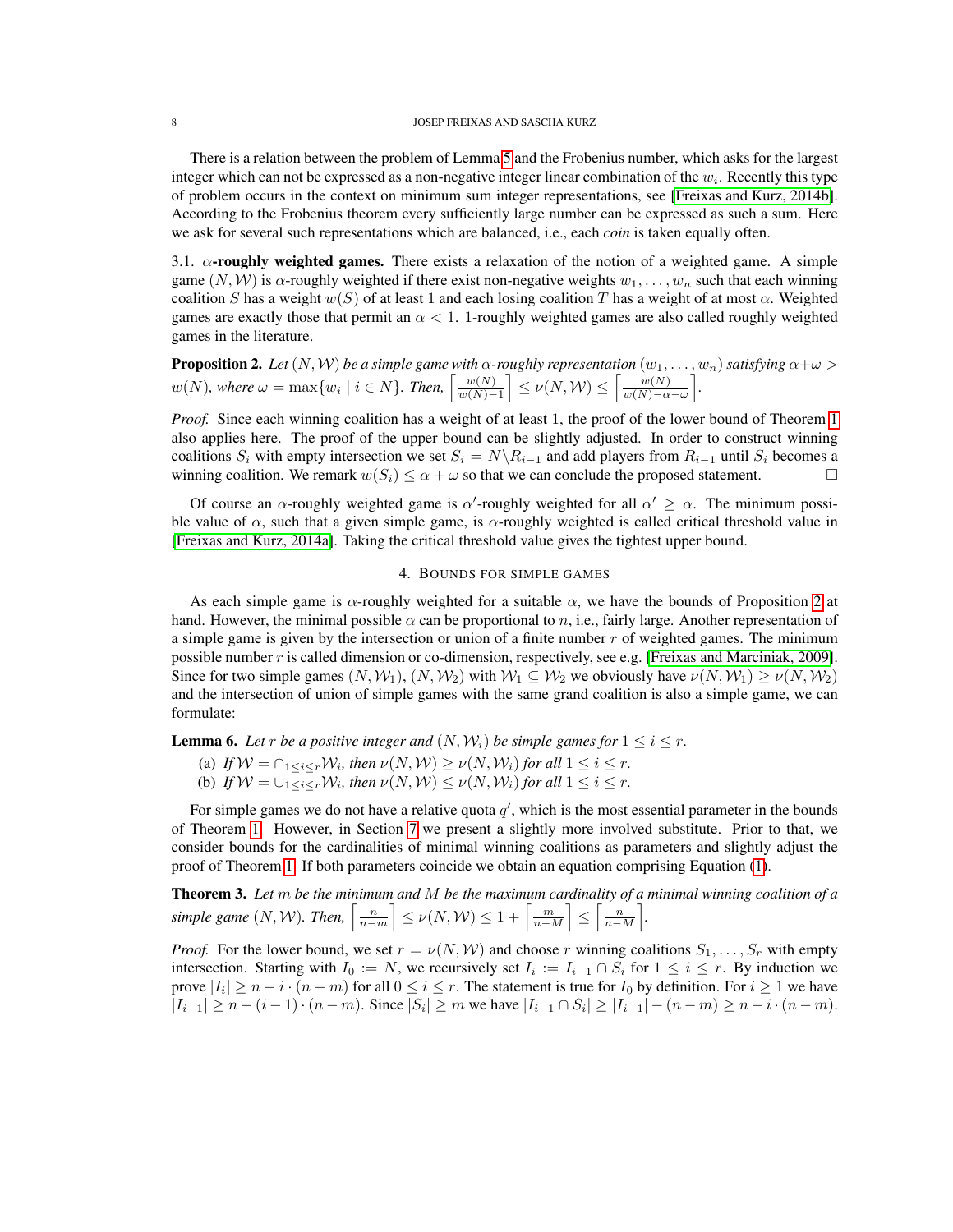Thus we have  $\nu(N, W) \ge \left\lceil \frac{n}{n-m} \right\rceil$ , where we set  $\frac{n}{0} = \infty$  and remark that this can happen only, if N is the unique winning coalition, i.e., all players are vetoers.

If  $M = n$ , we obtain the trivial bound  $\nu(N, W) \leq \infty$  so that we assume  $M \leq n - 1$ . We recursively define  $I_i := I_{i-1} \cap S_i$  for  $1 \le i \le r$  and set  $I_0 = N$ . In order to construct a winning coalition  $S_i$  we determine  $U = N \setminus \{I_{i-1}\}\$ and choose a max $(0, M - |U|)$ -element subset V of  $I_{i-1}$ . With this we set  $S_i = U \cup V$ . If  $|S_i| > M$ , we remove some arbitrary elements so that  $|S_i| = M$ , i.e. all coalitions  $S_i$  have cardinality exactly M and thus are winning for all  $i \ge 1$ . By induction we prove  $|I_i| \ge \max(0, n - i \cdot (n - M))$ , so that the stated weaker upper bound follows. For the stronger version we choose  $S_1$  as a winning coalition of cardinality  $m$ .

Next we consider notation that is beneficial for simple games with many equivalent players. Let  $(N, v)$ be a simple game. We write  $i \sqsupset j$  (or  $j \sqsubset i$ ) for two agents  $i, j \in N$  if we have  $v(\{i\} \cup S \setminus \{j\}) \geq v(S)$  for all  $\{j\} \subseteq S \subseteq N\backslash\{i\}$  and we abbreviate  $i \sqsupset j$ ,  $j \sqsupset i$  by  $i \sqcup j$ . The relation  $\sqsupset$  partitions the set of players N into equivalence classes  $N_1, \ldots, N_t$ . For [4; 5, 4, 2, 2, 0] we have  $N_1 = \{1, 2\}$ ,  $N_2 = \{3, 4\}$ , and  $N_3 = \{5\}$ . Obviously, players having the same weight are contained in the same equivalence class, while the converse is not necessarily true. But there always exists a different weighted representation of the same game such that the players of each equivalence class have the same weight, i.e.,  $[2; 2, 2, 1, 1, 0]$  in our example.

For the weighted game  $[7; 3, 3, 3, 1, 1, 1]$  the minimal winning coalitions are given by  $\{1, 2, 3\}$ ,  $\{1, 2, 4\}$ ,  $\{1, 2, 5\}, \{1, 2, 6\}, \{1, 3, 4\}, \{1, 3, 5\}, \{1, 3, 6\}, \{2, 3, 4\}, \{2, 3, 5\}, \text{and } \{2, 3, 6\}.$  Based on the equivalence classes of players one can state a more compact description. Let  $(N, W)$  be a simple game with equivalence classes  $N_1, \ldots, N_t$ . A coalition vector is a vector  $c = (c_1, \ldots, c_t) \in \mathbb{N}_{\geq 0}^t$  with  $0 \leq c_i \leq |N_i|$  for all  $1 \leq i \leq t$ . The coalition vector of a coalition S is given by  $(|S \cap N_1|, \ldots, |S \cap N_t|)$ . A coalition vector is called winning if the corresponding coalitions are winning and losing otherwise. If the corresponding coalitions are minimal winning or maximal losing the coalition vector itself is called minimal winning or maximal losing. In our previous example the minimal winning (coalition) vectors are given by  $(3,0)$  and  $(2, 1)$ , where  $N_1 = \{1, 2, 3\}$  and  $N_2 = \{4, 5, 6\}.$ 

Using the concept of coalition vectors the ILP from Lemma [2](#page-2-0) can be condensed for simple games:

<span id="page-8-0"></span>**Lemma 7.** Let  $(N, W)$  be a simple game without vetoers and  $N_1, \ldots, N_t$  be its decomposition into equiv*alence classes. Using the abbreviations*  $n_j = |N_j|$  *for all*  $1 \leq j \leq t$  *and*  $V \subseteq \mathbb{N}_{\geq 0}^t$  *for the set of minimal winning coalition vectors, the Nakamura number of*  $(N, W)$  *is given as the optimal target value of:* 

$$
\min \sum_{v \in V} x_v
$$
  

$$
\sum_{v = (v_1, \dots, v_t) \in V} (n_j - v_j) \cdot x_v \ge n_j \quad \forall 1 \le j \le t
$$
  

$$
x_v \in \mathbb{Z}_{\ge 0} \quad \forall v \in V
$$

*Proof.* First we show that each collection  $S_1, \ldots, S_r$  of minimal winning coalitions with empty intersection can be mapped onto a feasible, not necessarily optimal, solution of the above ILP with target value  $r$ .

Each minimal winning coalition  $S_i$  has a minimal winning coalition vector  $v_i$ . We set  $x_v$  to the number of times vector v is the corresponding winning coalition vector. So the  $x<sub>v</sub>$  are non-negative integers and the target value clearly coincides with r. The term  $|N_j| - |S_i \setminus N_j|$  counts the number of players of type j which are missing in coalition  $S_i$ . Since every player has to be dropped at least once from a winning coalition, we have  $\sum_{i=1}^{r} n_j - |S_i \setminus N_j| \ge n_j$  for all  $1 \le j \le t$ . The number on the left hand side is also counted by

$$
\sum_{v=(v_1,\ldots,v_t)\in V} (n_j-v_j)\cdot x_v,
$$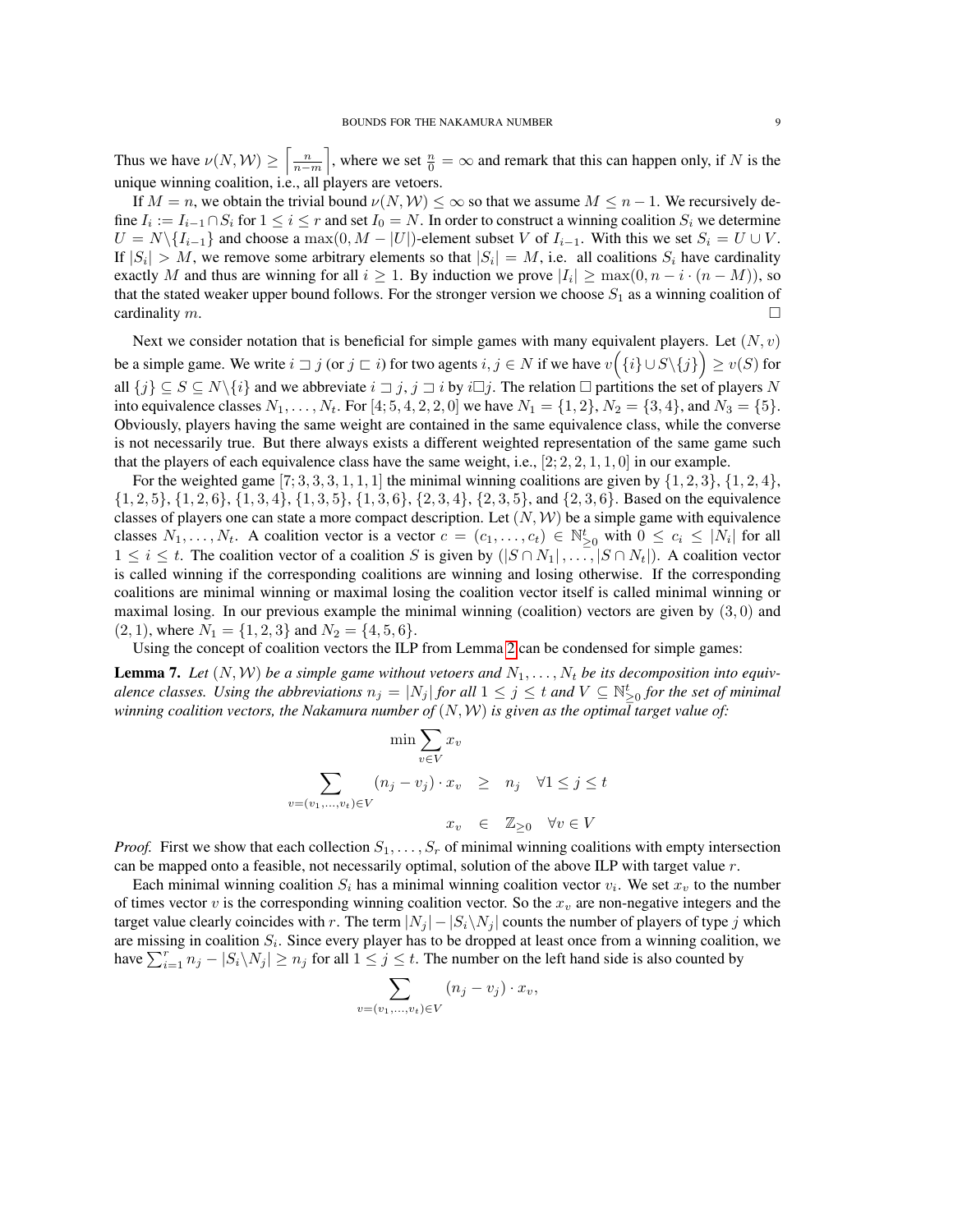so that all inequalities are satisfied.

For the other direction we choose r vectors  $v^1, \ldots, v^r \in V$  such that  $\sum_{i=1}^r v^i = \sum_{v \in V} x_v \cdot v$ , i.e., we take  $x_v$  copies of vector v for each  $v \in V$ , where  $r = \sum_{v \in V} x_v$ . In order to construct corresponding minimal winning coalitions  $S_1, \ldots, S_r$ , we decompose those desired coalitions according to the equivalence classes of players:  $S^i = \cup S^i_j$  with  $S^i_j \subseteq N_j$  for all  $1 \leq j \leq t$ .

For an arbitrary fix index  $1 \leq j \leq t$  we start with  $R_0 = N_j$  and recursively construct the sets  $S_j^i$  as follows: Starting from  $i = 1$  we set  $S_j^i = N_j \setminus R_{i-1}$  and  $R_i = \emptyset$  if  $|R_{i-1}| < n_j - v_j^i$ . Otherwise we choose a subset  $U \subseteq R_{i-1}$  of cardinality  $n_j - v_j^i$  and set  $S_j^i = N_j \setminus U$  and  $R_i = R_{i-1} \setminus U$ . For each  $1 \le i \le r$  we have  $N_j \setminus \bigcap_{1 \leq h \leq i} S_j^i = N_j \setminus R_i$ .

By construction, the coalition vector of  $S_i$  is component-wise larger or equal to  $v^i$ , i.e., the  $S^i$  are winning coalitions. Since  $\sum_{i=1}^{r} (n_j - v_j^i) \ge n_j$ , we have  $R_i = \emptyset$  in all cases, i.e., the intersection of the  $S_i$  is  $\equiv$   $\equiv$   $\equiv$   $\equiv$   $\equiv$   $\equiv$   $\equiv$   $\equiv$ 

As an example, we consider the weighted game [4, 2, 2, 1, 1, 1, 1] with equivalence classes  $N_1 = \{1, 2\}$ ,  $N_2 = \{3, 4, 5, 6\}$  and minimal winning coalition vectors  $(2, 0), (1, 2)$ , and  $(0, 4)$ . The corresponding ILP reads:

$$
\min x_{(2,0)} + x_{(1,2)} + x_{(0,4)}
$$
  
\n
$$
0 \cdot x_{(2,0)} + 1 \cdot x_{(1,2)} + 2 \cdot x_{(0,4)} \ge 2
$$
  
\n
$$
4 \cdot x_{(2,0)} + 2 \cdot x_{(1,2)} + 0 \cdot x_{(0,4)} \ge 4
$$
  
\n
$$
x_{(2,0)}, x_{(1,2)}, x_{(0,4)} \in \mathbb{Z}_{\ge 0}
$$

Solutions with the optimal target value of 2 are given by  $x_{(2,0)} = 1$ ,  $x_{(1,2)} = 0$ ,  $x_{(0,4)} = 1$  and  $x_{(2,0)} = 0$ ,  $x_{(1,2)} = 2, x_{(0,4)} = 0.$  For the first solution we have  $v^1 = (2,0)$  and  $v^2 = (0,4)$  so that  $S_1^1 = \{1,2\},\$  $S_1^2 = \emptyset$ ,  $S_2^1 = \emptyset$  and  $S_2^2 = \{3, 4, 5, 6\}$ , where we have always chosen the players with the smallest index. For the second solution we have  $v^1 = (1, 2)$  and  $v^2 = (1, 2)$  so that  $S_1^1 = \{1\}$ ,  $S_1^2 = \{2\}$ ,  $S_2^1 = \{3, 4\}$ , and  $S_2^2 = \{5, 6\}.$ 

For further bounds for the Nakamura number of simple games we refer to Theorem [5](#page-16-1) and Proposition [7](#page-17-0) in Section [7.](#page-15-0)

## 5. BOUNDS FOR COMPLETE SIMPLE GAMES

<span id="page-9-0"></span>A simple game  $(N, W)$  is called complete if the binary relation  $\Box$  is a total preorder, i.e.,  $i \Box i$  for all  $i \in N$ ,  $i \sqsupset j$  or  $j \sqsupset i$  for all  $i, j \in N$ , and  $i \sqsupset j$ ,  $j \sqsupset h$  implies  $i \sqsupset h$  for all  $i, j, h \in N$ . All weighted games are obviously complete since  $w_i \geq w_j$  implies  $i \sqsupset j$ .

**Definition 2.** For two vectors  $u, v \in \mathbb{N}_{\geq 0}^t$  we write  $u \preceq v$  if  $\sum_{j=1}^i u_j \leq \sum_{j=1}^i v_j$  for all  $1 \leq i \leq t$ . If *neither*  $u \preceq v$  *nor*  $v \preceq u$ *, we write*  $u \Join v$ *. We call a winning coalition vector* u *shift-minimal winning if all coalition vectors*  $v \preceq u$ ,  $v \neq u$  ( $v \prec u$  *for short) are losing. Similarly, we call a losing vector* u *shift-maximal losing if all coalition vectors*  $v \succ u$  *are winning.* 

For  $[7; 3, 3, 3, 1, 1, 1]$  the vector  $(2, 1)$  is shift-minimal winning and  $(3, 0)$  is not shift-minimal winning, since one player of type 1 can be shifted to be of type 2 without losing the property of being a winning vector. Complete simple games are uniquely characterized by their count vector  $\tilde{n} = (|N_1|, \ldots, |N_t|)$  and their matrix  $\tilde{M}$  of shift-minimal winning vectors. In our example we have  $\tilde{n} = (3, 3)$ ,  $\tilde{M} = (2 \ 1)$ . The corresponding matrix of shift-maximal losing vectors is given by  $\tilde{L} = \begin{pmatrix} 2 & 0 \\ 1 & 3 \end{pmatrix}$ . By  $\tilde{m}_1, \ldots, \tilde{m}_r$  we denote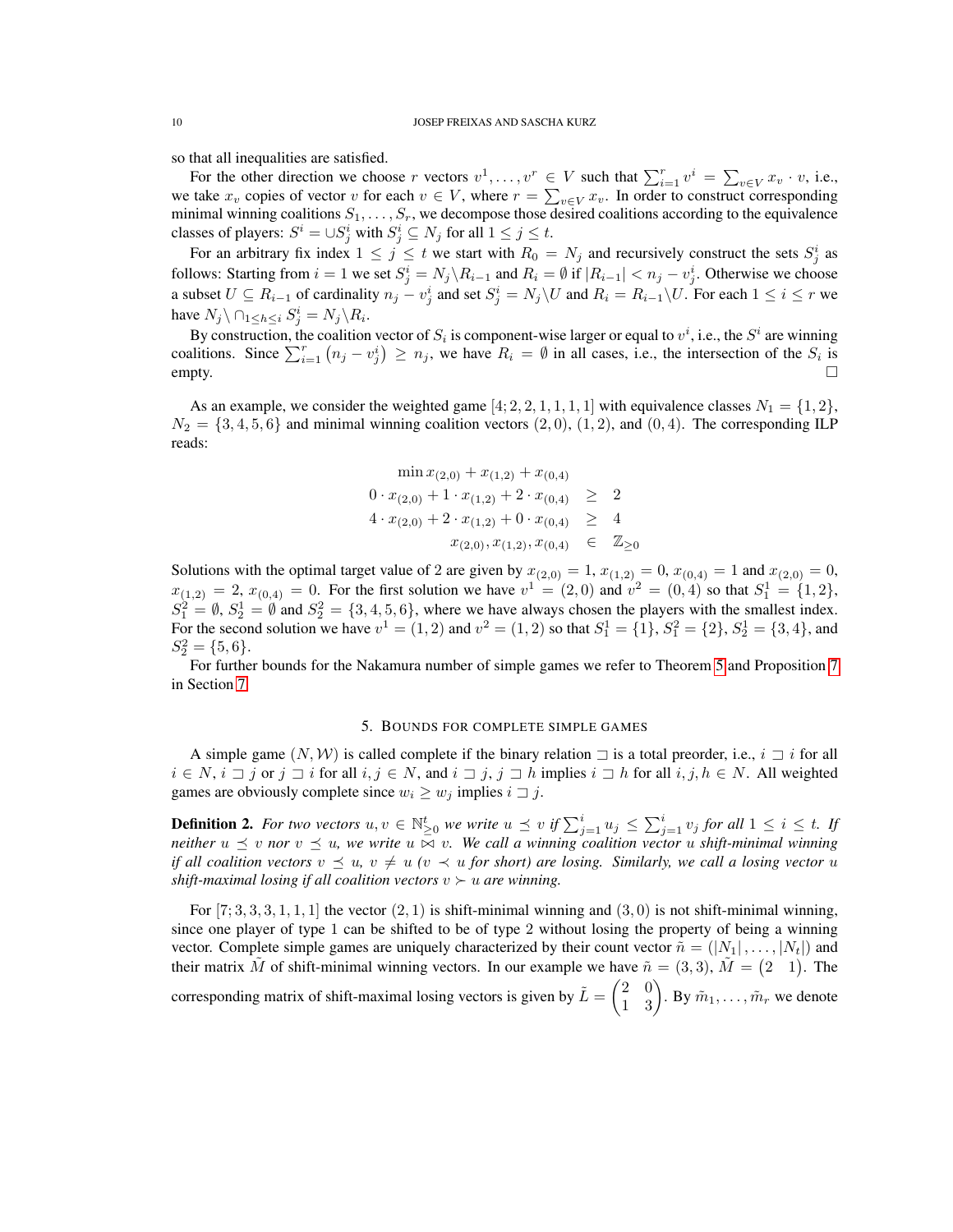the shift-minimal winning vectors, i.e., the rows of  $M$ . The crucial characterization theorem for complete simple games, using vectors as coalitions and the partial order  $\leq$ , was given in [\[Carreras and Freixas, 1996\]](#page-20-18):

# Theorem 4.

(a) *Given a vector*

$$
\widetilde{n}=(n_1,\ldots,n_t)\in\mathbb{N}_{>0}^t
$$

*and a matrix*

$$
\mathcal{M} = \begin{pmatrix} m_{1,1} & m_{1,2} & \dots & m_{1,t} \\ m_{2,1} & m_{2,2} & \dots & m_{2,t} \\ \vdots & \ddots & \ddots & \vdots \\ m_{r,1} & m_{r,2} & \dots & m_{r,t} \end{pmatrix} = \begin{pmatrix} \widetilde{m}_1 \\ \widetilde{m}_2 \\ \vdots \\ \widetilde{m}_r \end{pmatrix}
$$

*satisfying the following properties*

- (i)  $0 \le m_{i,j} \le n_j, m_{i,j} \in \mathbb{N}$  for  $1 \le i \le r, 1 \le j \le t$ ,
- (ii)  $\widetilde{m}_i \bowtie \widetilde{m}_j$  *for all*  $1 \leq i < j \leq r$ ,
- (iii) *for each*  $1 \leq j < t$  *there is at least one row-index i such that*  $m_{i,j} > 0$ ,  $m_{i,j+1} < n_{j+1}$  *if*  $t > 1$  *and*  $m_{1,1} > 0$  *if*  $t = 1$ *, and*
- (iv)  $\widetilde{m}_i \ge \widetilde{m}_{i+1}$  *for*  $1 \le i < r$ *, where*  $\ge$  *denotes the lexicographical order.*
- *Then, there exists a complete simple game*  $(N, \chi)$  *associated to*  $(\widetilde{n}, \mathcal{M})$ *.*
- (b) *Two complete simple games*  $(\widetilde{n}_1, M_1)$  *and*  $(\widetilde{n}_2, M_2)$  *are isomorphic if and only if*  $\widetilde{n}_1 = \widetilde{n}_2$  *and*  $\mathcal{M}_1 = \mathcal{M}_2$ .

Shift-minimal winning coalitions are coalitions whose coalition vector is shift-minimal winning. For shift-minimal winning coalitions an analogue lemma like Lemma [1](#page-1-1) for minimal winning coalitions does not exist in general. As an example consider the complete simple game uniquely characterized by  $\tilde{n} = (5, 5)$ and  $\tilde{M} = (2 \ 3)$ . Here we need three copies of the coalition vector  $(2,3)$  since  $2 \cdot (\tilde{n} - (2,3)) = (6,4) \ngeq 0$  $(5,5) = \tilde{n}$  but  $3 \cdot (\tilde{n} - (2,3)) \geq \tilde{n}$ . On the other hand the Nakamura number is indeed 2, as one can choose the two minimal winning vectors  $(2, 3)$  and  $(3, 2)$ , where the latter is a shifted version of  $(2, 3)$ .

As further notation, we write  $v = \sum(u) \in \mathbb{N}_{\geq 0}^t$  for  $v_i = \sum_{j=1}^i u_j$  for all  $1 \leq i \leq t$ , where  $u \in \mathbb{N}_{\geq 0}^t$ . Let  $v \in \mathbb{N}_{\geq 0}^t$  be a minimal winning vector of a complete simple game  $(N, W)$ . Directly from definition we conclude that if  $v \leq u$ , then u is also a winning vector and  $\sum(v) \leq \sum(u)$ .

<span id="page-10-0"></span>**Lemma 8.** For each complete simple game, uniquely characterized by  $\tilde{n}$  and  $\tilde{M}$ , without vetoers and equi*valence classes*  $N_1, \ldots, N_t$  *the corresponding Nakamura number*  $\nu(N, W)$  *is given as the optimal target value of*

$$
\min \sum_{i=1}^{r} x_i
$$
  

$$
\sum_{i=1}^{r} (o_j - p_j^i) \cdot x_i \geq o_j \quad \forall 1 \leq j \leq t
$$
  

$$
x_i \in \mathbb{Z}_{\geq 0} \quad \forall 1 \leq i \leq r,
$$
  
where  $o := (o_1, ..., o_t) = \sum(\tilde{n}), p^i := (p_1^i, ..., p_t^i) = \sum(\tilde{m}_i), \text{ and } n_j = |N_j|.$ 

*Proof.* Consider a list of minimal winning vectors  $v^1, \ldots, v^r$  corresponding to an optimal solution of the ILP of Lemma [7.](#page-8-0) We aim to construct a solution of the present ILP. To this end, consider an arbitrary mapping  $\tau$ from the set of minimal winning vectors into the set of shift-minimal winning vectors, such that  $\tau(u) \preceq u$ for all minimal winning vectors u. We choose the  $x_i$ 's as the number of occurrences of  $\tilde{m}_i = \tau(v^j)$  for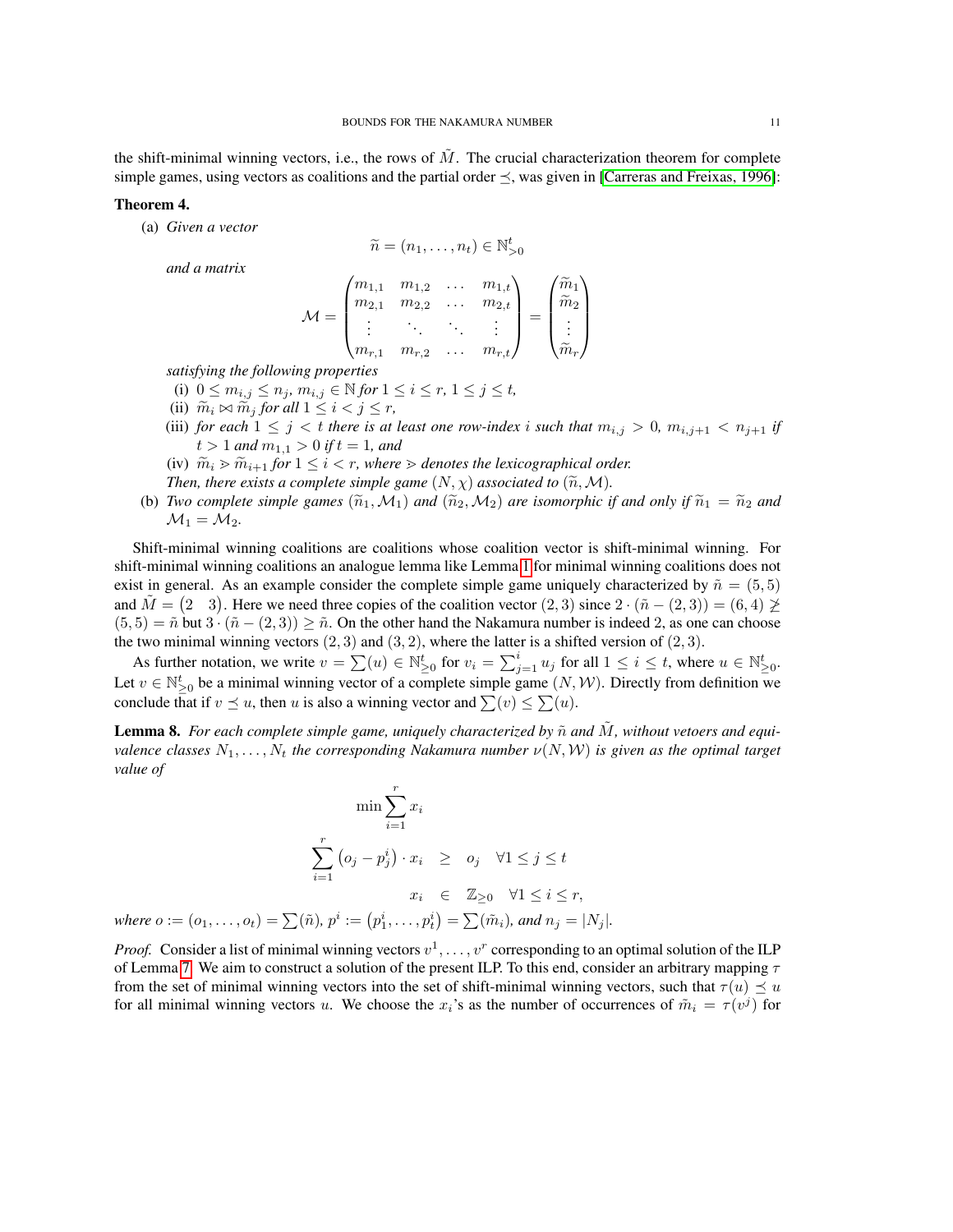all  $1 \leq j \leq j$ . Thus, the  $x_i$  are non-negative numbers, which sum to the Nakamura number of the given complete game. Since  $\tau(v^i) \leq v^i$  we have  $\sum (\tau(v^i)) \leq \sum (v^i)$ . Thus  $\sum (\tilde{n}) - \sum (\tau(v^i)) \geq \sum (\tilde{n}) - \sum (v^i)$ , so that all inequalities are satisfied.

For the other direction let  $x_i$  be a solution of the present ILP. Choosing  $x_i$  copies of shift-minimal winning vector  $\tilde{m}_i$  we obtain a list of shift-minimal winning vectors  $v_0^1, \ldots, v_0^r$  satisfying  $\sum_{i=1}^r \sum(\tilde{n}) - \sum(v_0^i)$ <br>  $\sum(\tilde{n})$ . Starting with  $j = 1$  we iterate: As long we do not have  $\sum_{i=1}^r \tilde{n} - v_i^i \geq \tilde{n}$ ) ≥ ( $\tilde{n}$ ). Starting with  $j = 1$  we iterate: As long we do not have  $\sum_{i=1}^{r} \tilde{n} - v_j^i \geq \tilde{n}$ , we choose an index  $1 \leq h \leq t$ , where the hth component of  $\sum_{i=1}^{r} \tilde{n} - v_j^i$  is smaller than  $\tilde{n}_h$ . Since  $\sum_{i=1}^{r} \sum_{i=1}^r (\tilde{n}) - \sum_{i=1}^r (v_j^i) \geq$  $\sum(\tilde{n})$  we have  $h \geq 2$  and the  $(h-1)$ th component of  $\sum_{i=1}^{r} \sum(\tilde{n}) - \sum(v_j^i)$  is at least one larger than the  $(h-1)$ th component of  $\sum(\tilde{n})$ . Thus, there exists a vector  $v_j^{i'}$  where we can shift one player from class h to a class with index lower or equal than  $h-1$  to obtain a new minimal winning vector  $v_{j+1}^{i'}$ . All other vectors remain unchanged. We can easily check, that the new list of minimal winning vectors also satisfies  $\sum_{i=1}^r \sum_{j=1}^r (\tilde{n}) - \sum_{i=1}^r (\tilde{n}) \sum_{i=1}^r \sum_{j=1}^r \sum_{j=1}^r (\tilde{n}) - \sum_{i=1}^r (\tilde{n})$  decreases one unit in a component in each iteration the process must terminate. Thus, finally we end up with a list of minimal winning vectors satisfying  $\sum_{i=1}^{r} \tilde{n} - v_j^i$  $j \geq \tilde{n}$ .

In Figure 1 we have depicted the Hasse diagram of the shift-relation for coalition vectors for  $\tilde{n} = (1, 2, 1)$ . If we consider the complete simple game with shift-minimal winning vectors  $(1, 0, 1)$  and  $(0, 2, 0)$ , then for the minimal winning vector  $(1, 1, 0)$  we have two possibilities for  $\tau$ .

As an example we consider the complete simple game uniquely characterized by  $\tilde{n} = (10, 10)$  and  $\tilde{M} = (7 \ 8)$ . An optimal solution of the corresponding ILP is given by  $x_1 = 4$ . I.e. initially we have  $v_0^1 = (7, 8), v_0^2 = (7, 8), v_0^3 = (7, 8)$ , and  $v_0^4 = (7, 8)$ . We have  $\sum_{i=1}^r \sum_i (\tilde{n}) - \sum_i (v_0^i) = (12, 20) \ge$  $(10, 20) = \sum(\tilde{n})$  and  $\sum_{i=1}^{r} \tilde{n} - v_0^i = (12, 8) \not\geq (10, 10) = \tilde{n}$ . Here the second component, with value 8, is too small. Thus the first component must be at least 1 too large, and indeed  $12 > 10$ . We can shift one player from class 2 to class 1. We may choose  $v_1^1 = (8, 7), v_1^2 = (7, 8), v_1^3 = (7, 8)$ , and  $v_1^4 = (7, 8)$ , so that  $\sum_{i=1}^{r} \sum(\tilde{n}) - \sum(v_0^1) = (11, 20) \ge (10, 20) = \sum(\tilde{n})$  and  $\sum_{i=1}^{r} \tilde{n} - v_0^i = (11, 9) \not\ge (10, 10) = \tilde{n}$ . Finally we may shift one player in  $v_1^1$  again or in any of the three other vectors to obtain  $v_2' = v_2^2 = (7, 8)$ and  $v_2^3 = v_2^4 = (8, 7)$ .

Note that a complete simple game  $(N, W)$  uniquely characterized by its count vector  $\tilde{n}$  and its matrix  $\tilde{M} = (\tilde{m}^1, \dots, \tilde{m}^r)^T$  contains vetoers if and only if  $\tilde{m}_1^i = \tilde{n}_1$  for all  $1 \le i \le r$ . The next lemma concerns complete simple games with minimum, i.e., with a unique minimal winning vector in  $\tilde{M}$ .

<span id="page-11-0"></span>Proposition 3. *The Nakamura number of a complete simple game without vetoers, uniquely characterized* by  $\tilde{n} = (n_1, \ldots, n_t)$  and  $\tilde{M} = (m_1^1 \ldots, m_t^1)$ , is given by

$$
\max_{1 \le i \le t} \left\lceil \frac{\sum_{j=1}^i n_j}{\sum_{j=1}^i n_j - m_j^1} \right\rceil \le \max_{1 \le i \le t} \left\lceil \frac{\sum_{j=1}^i n_j}{i} \right\rceil \le \max(2, n - 2t + 3).
$$

*Proof.* We utilize the ILP in Lemma [8.](#page-10-0) In our situation it has only one variable  $x_1$ . The minimal integer satisfying the inequality number i is given by  $\left[\frac{\sum_{j=1}^{i} n_j}{\sum_{j=1}^{i} n_j}\right]$  $\sum_{j=1}^i n_j - m_j^1$ .

Next we consider the first upper bound just involving the cardinalities of the equivalence classes. Since the complete simple game has no vetoers we have  $m_1^1 \leq n_1 - 1$ . Due to the type conditions in the parameterization theorem of complete simple games, we have  $1 \leq m_j^1 \leq n_j - 1$  and  $n_j \geq 2$  for all  $2 \leq j \leq t - 1$ . If  $t \ge 2$  then we additionally have  $0 \le m_t^1 \le n_t - 1$  and  $n_t \ge 1$ . Thus we have  $\sum_{j=1}^i n_j - m_j^1 \ge i$  and conclude the proposed upper bound.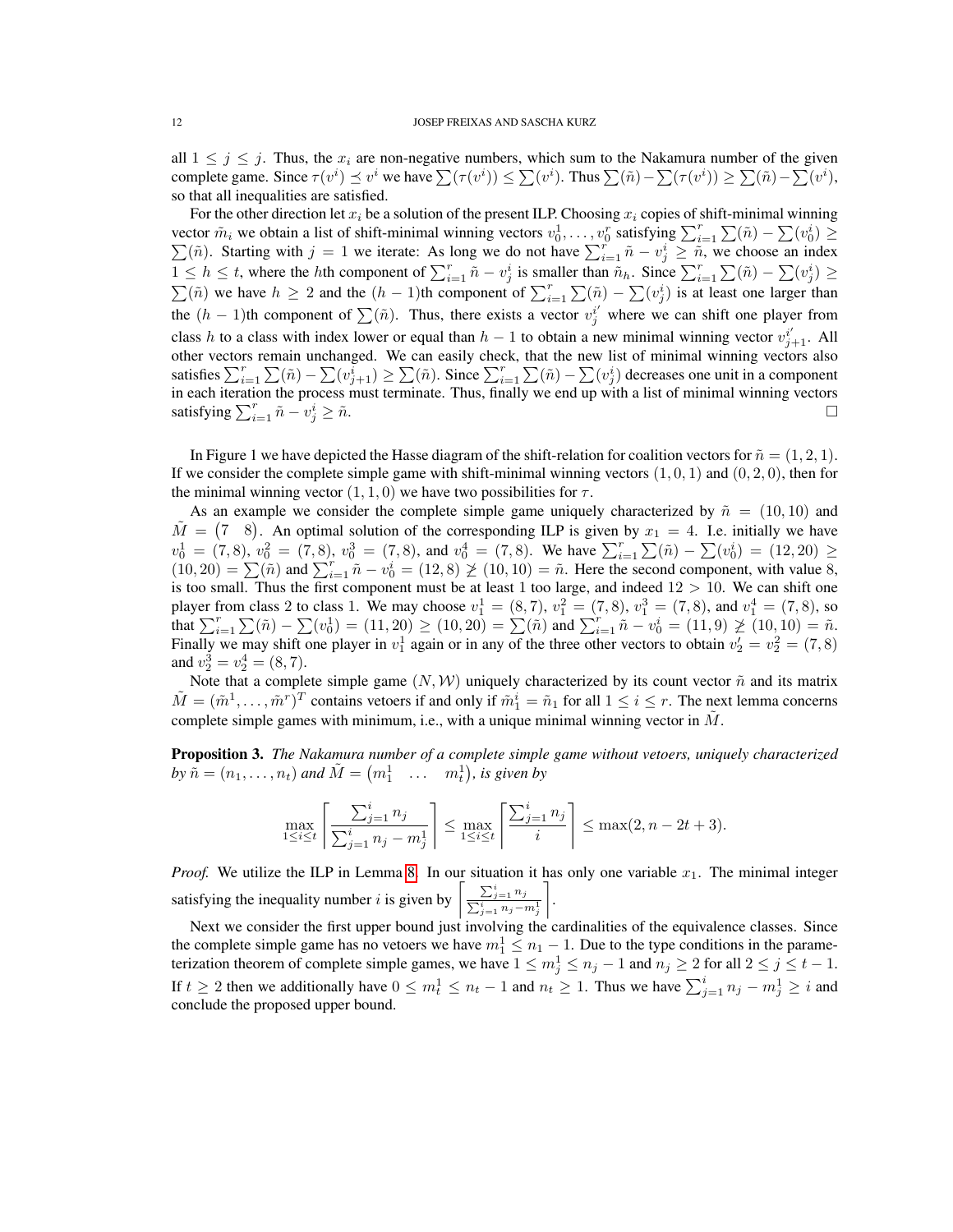

FIGURE 1. The Hasse diagram of the vectors with counting vector  $(1, 2, 1)$ .

By shifting one player from  $N_i$  to  $N_{i-1}$  the upper bound  $\max_{1 \le i \le t} \left\lceil \frac{\sum_{j=1}^{i} n_j}{i} \right\rceil$ does not decrease. Thus the minimum is attained at  $n_t = 1$ , and  $n_i = 2$  for all  $2 \le i \le t - 1$ , which gives the second upper bound only depending on the number of players and equivalence classes.  $\Box$ 

**Corollary 1.** Let  $(N, W)$  be a complete simple game with t types of players. If  $(n_1 - 1, \ldots, n_t - 1)$  is a *winning vector, then we have*

$$
\nu(N, \mathcal{W}) \le \max_{1 \le i \le t} \left[ \frac{\sum_{j=1}^i n_j}{i} \right] \le n - t + 1.
$$

*Proof.* Proceeding as in the proof of Proposition [3](#page-11-0) yields the first bound. The second bound follows from

$$
\frac{n_1 + \dots + n_i}{i} \le \frac{n - t + i}{i} = \frac{n - t}{i} + 1 \le n - t + 1.
$$

Using Proposition [3](#page-11-0) as a heuristic, i.e., using just a single shift-minimal winning vector, we obtain:

**Proposition 4.** *The Nakamura number of a complete simple game uniquely characterized by*  $\tilde{n} = (n_1, \ldots, n_t)$ and  $\tilde{M} = (m^1, \ldots, m^r)^T$ , where  $m^i = (m^i_1, \ldots, m^i_t)$ , is upper bounded by

$$
\max_{1 \le i \le t} \left\lceil \frac{\sum_{j=1}^i n_j}{\sum_{j=1}^i n_j - m_j^i} \right\rceil
$$

*for all*  $1 \leq i \leq r$ *.*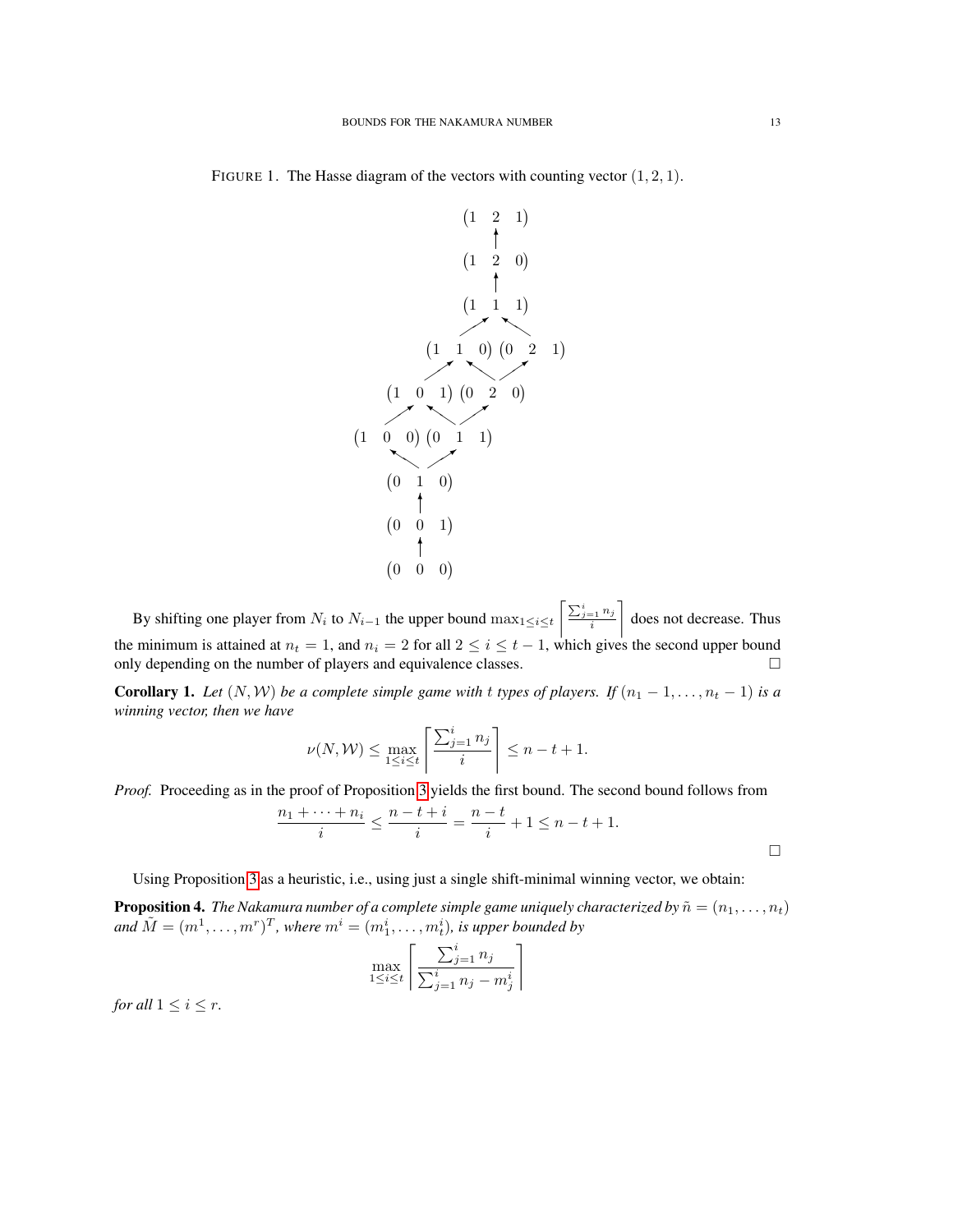#### 6. MAXIMUM NAKAMURA NUMBERS WITHIN SUBCLASSES OF SIMPLE GAMES

<span id="page-13-0"></span>By S we denote the set of simple games, by C we denote the set of complete simple games, and by  $T$  we denote the set of weighted games.

**Definition 3.** Nak<sup> $\mathcal{X}(n,t)$  is the maximum Nakamura number of a game without vetoers with  $n \geq 2$  players</sup> *and*  $t \leq n$  *equivalence classes in*  $\mathcal{X}$ *, where*  $\mathcal{X} \in \{S, C, \mathcal{T}\}$ *.* 

Clearly, we have

$$
2 \leq \text{Nak}^{\mathcal{T}}(n, t) \leq \text{Nak}^{\mathcal{C}}(n, t) \leq \text{Nak}^{\mathcal{S}}(n, t) \leq n,
$$

if the corresponding set of games is non-empty. Before giving exact formulas for small  $t$ , we characterize all simple games with  $\nu(N, W) \geq n - 1$ :

<span id="page-13-1"></span>**Lemma 9.** Let  $(N, W)$  be a simple game. If  $\nu(N, W) = n$ , then  $(N, W) = [n - 1; 1, \ldots, 1]$  and  $n \ge 2$ . If  $\nu(N, W) = n - 1$ , then  $(N, W)$  is of one of the following types:

(1) 
$$
(N, W) = [2n - 4; 2^{n-2}, 1^2]
$$
,  $t = 2$ , for all  $n \ge 3$ ;  
\n(2)  $(N, W) = [1; 1^3]$ ,  $t = 1$ , for  $n = 3$ ;  
\n(3)  $(N, W) = [2n - 5; 2^{n-3}, 1^3]$ ,  $t = 2$ , for all  $n \ge 4$ ;  
\n(4)  $(N, W) = [n - 1; 1^{n-1}, 0]$ ,  $t = 2$ , for all  $n \ge 3$ ;  
\n(5)  $(N, W) = [5n - 2k - 9; 5^{n-k-1}, 3^k, 1^1]$ ,  $t = 3$ , for all  $n \ge 4$  ( $2 \le k \le n - 2$ ).

*Proof.* Let us start with the case  $\nu(N, W) = n$ . Due to part (b) and (f) of Proposition [1](#page-2-1) all minimal winning coalitions have cardinality  $n - 1$ . Part (e) gives that all players are contained in such a minimal winning coalition.

Now let  $\nu(N, W) = n$ . Again, due to part (b) and part (f) of Proposition [1](#page-2-1) all minimal winning coalitions have either cardinality  $n - 2$  or  $n - 1$ . So, we can describe the game as a graph by taking N as the set of vertices and by taking edge  $\{i, j\}$  if and only if  $N\setminus\{i, j\}$  is a winning coalition. Again by using Proposition [1.](#page-2-1)(f) we conclude that each two edges need to have a vertex in common. Thus, our graph consists of isolated vertices and either a triangle or a star. To be more precise, we consider the following cases:

- only isolated vertices, which gives  $\nu(N, W) = n$ ;
- a single edge: this does not correspond to a simple game since the empty coalition has to be losing;
- a single edge and at least one isolated vertex: this is case (1);
- a triangle: this is case  $(2)$ ;
- a triangle and at least one isolated vertex: this is case (3);
- a star (with at least three vertices) and no isolated vertex: this is case (4);
- a star (with at least three vertices) and at least one isolated vertex: this is case (5).

# $\Box$

## Proposition 5.

- (a) *For*  $n \ge 2$  *we have*  $\text{Nak}^{\mathcal{T}}(n, 1) = \text{Nak}^{\mathcal{C}}(n, 1) = \text{Nak}^{\mathcal{S}}(n, 1) = n$ .
- (b) *For*  $n \ge 3$  *we have*  $\text{Nak}^{\mathcal{T}}(n,2) = \text{Nak}^{\mathcal{C}}(n,2) = \text{Nak}^{\mathcal{S}}(n,2) = n 1$ .
- (c) *For*  $n \ge 4$  *we have*  $\text{Nak}^{\mathcal{T}}(n,3) = \text{Nak}^{\mathcal{C}}(n,3) = \text{Nak}^{\mathcal{S}}(n,3) = n 1$ .
- (d) *For*  $n \ge 5$  *we have*  $\text{Nak}^{\mathcal{T}}(n, 4) = \text{Nak}^{\mathcal{C}}(n, 4) = \text{Nak}^{\mathcal{S}}(n, 4) = n 2$ .

*Proof.* Due to Lemma [9](#page-13-1) it remains to give an example for each case.

- (a)  $[n-1;1^n]$
- (b)  $[n-2; 1^{n-1}, 0^1]$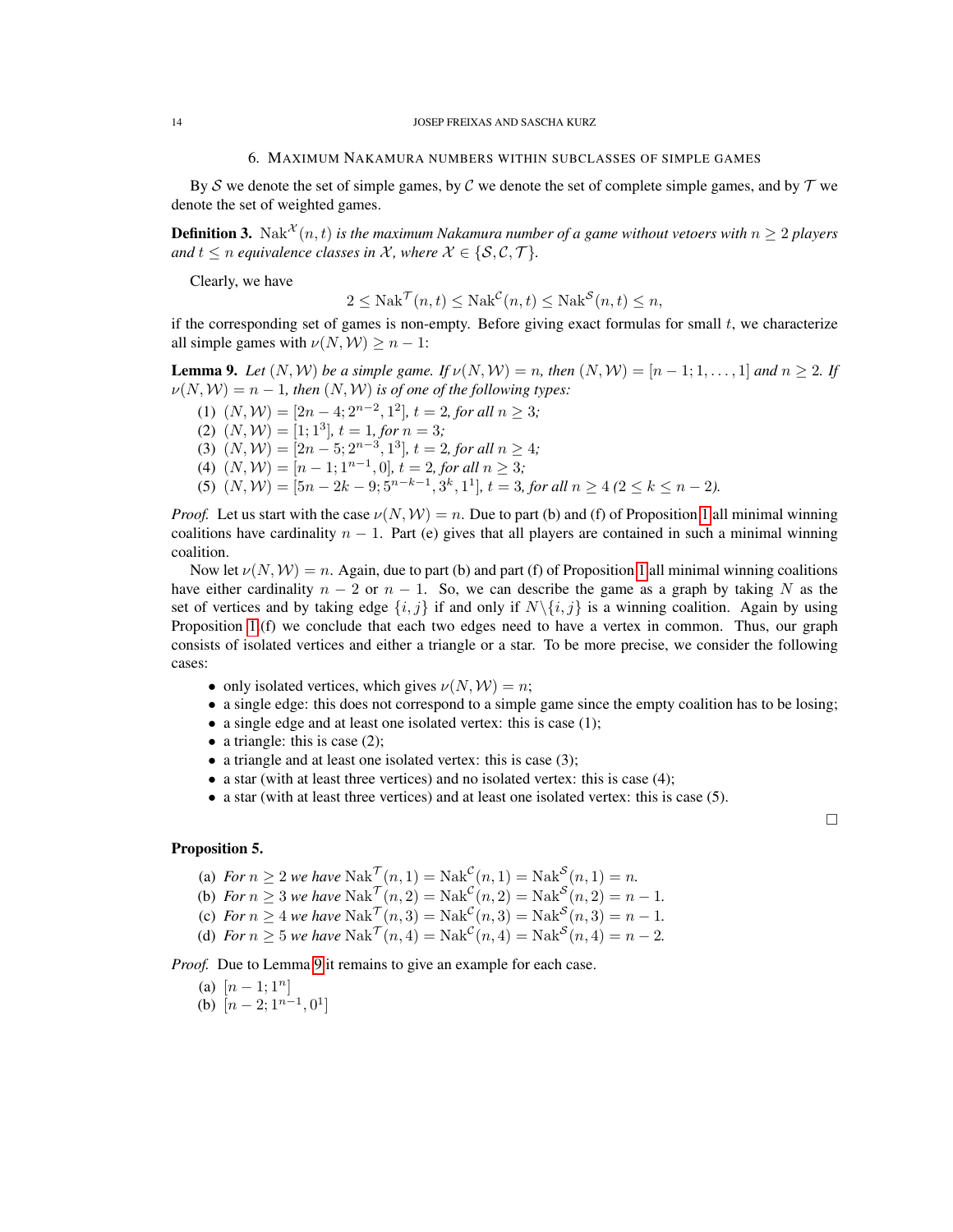(c) Consider the example  $[5n-2k-9; 5^{n-k-1}, 3^k, 1^1]$ , where  $k \ge 2$  and  $n-k-1 \ge 1$ , i.e.,  $n \ge k+2$ and  $n \geq 4$ , with  $n - k - 1$  players of weight 5, k players of weight 3, and one player of weight 1 – this is indeed the minimum integer representation, so that we really have 3 types of players (this may also be checked directly).

Let S be a minimal winning coalition. If a player of weight 5 is missing in  $S$ , then all players of weight 3 and the player of weight 1 belong to S. Thus, we need  $n - k - 1$  such versions in order to get an empty intersection of winning coalitions. If a player of weight 3 is missing, then all of the remaining players of weight 3 and all players of weight 5 have to be present, so that we need  $k$  such versions. Thus, the game has Nakamura number  $n - 1$  for all  $n \geq 4$  (if k is chosen properly).

(d) We append a null player to the stated example in part (c), which is possible for  $n \geq 5$  players.

 $\Box$ 

We remark that each simple game with two non-equivalent players or a single player achieving the maximum Nakamura number contains a vetoer and a null player. Note that there exists no simple game with  $n \leq 3$  players and 3 types. Moreover, there exists no weighted game with 4 types and  $n \leq 4$  players.

<span id="page-14-0"></span>**Conjecture 1.** If n is sufficiently large, then we have  $n-t+1 \leq \text{Nak}^{\mathcal{T}}(n,t) \leq n-t+2$ , where  $t \in \mathbb{N}_{>0}$ .

For simple games we can obtain tighter bounds.

**Proposition 6.** *For*  $n \ge t$  *and*  $t \ge 6$  *we have*  $\text{Nak}^{\mathcal{S}}(n,t) \ge n - \left\lfloor \frac{t-1}{2} \right\rfloor$ *.* 

*Proof.* Consider a simple game with t types of players given by the following list of minimal winning vectors:

$$
(n_1 - 1, n_2, \dots, n_t)
$$
  
\n
$$
(n_1, n_2 - 1, n_3 - 1, n_4, \dots, n_t)
$$
  
\n
$$
(n_1, n_2, n_3 - 1, n_4 - 1, n_5, \dots, n_t)
$$
  
\n
$$
\vdots
$$
  
\n
$$
(n_1, n_2, \dots, n_{t-2}, n_{t-1} - 1, n_t - 1)
$$
  
\n
$$
(n_1, n_2 - 1, n_3, \dots, n_{t-1}, n_t - 1),
$$

i.e., if a player of class 1 is missing, then all other players have to be present in a winning coalition, no two players of the same type can be missing in a winning coalition, and at most two players can be missing in a winning vector, if they come from neighbored classes (where the classes  $2, 3, \ldots, t$  are arranged on a circle).

At first we check that this game has in fact t types. Obviously class 1 is different from the other ones. Let  $i, j$  be two different indices in  $\{2, 3, \ldots, t\}$ . Since the circle has length at least five, on one side there are at least two vertices, say a and b, between i and j. Assume further that a is neighbored to i, but not to j, and b is neighbored to j, but not to i. Then exchanging i and j turns the type of the coalition with two players missing from  $\{i, a\}$  and  $\{j, b\}$ .

With respect to the Nakamura number we remark that we have to choose  $n_1$  coalitions of the form  $(n_1-1, n_2, \ldots, n_t)$ . All other coalitions exclude 2 players, so that we need  $\left\lceil \frac{n_2+\cdots+n_t}{2} \right\rceil$  of these. Taking  $n_2 = \cdots = n_t = 1$  gives the proposed bound.

**Lemma 10.** *Let*  $k \geq 3$  *be an integer. For*  $2k + 1 \leq t \leq k + 2^k$  *and*  $n \geq t$  *we have*  $\text{Nak}^{\mathcal{S}}(n, t) \geq n - k$ *.* 

*Proof.* Let V be an arbitrary k-element subset of N. Let  $U_1, \ldots, U_{t-k-1}$  be disjoint subsets of V containing all k one-element subsets and the empty subset. For each  $1 \le i \le t - l - 1$  we choose a distinct vertex  $v_i$  in  $N\backslash V$ . We define the game by specifying the set of winning coalitions as follows: The grand coalition and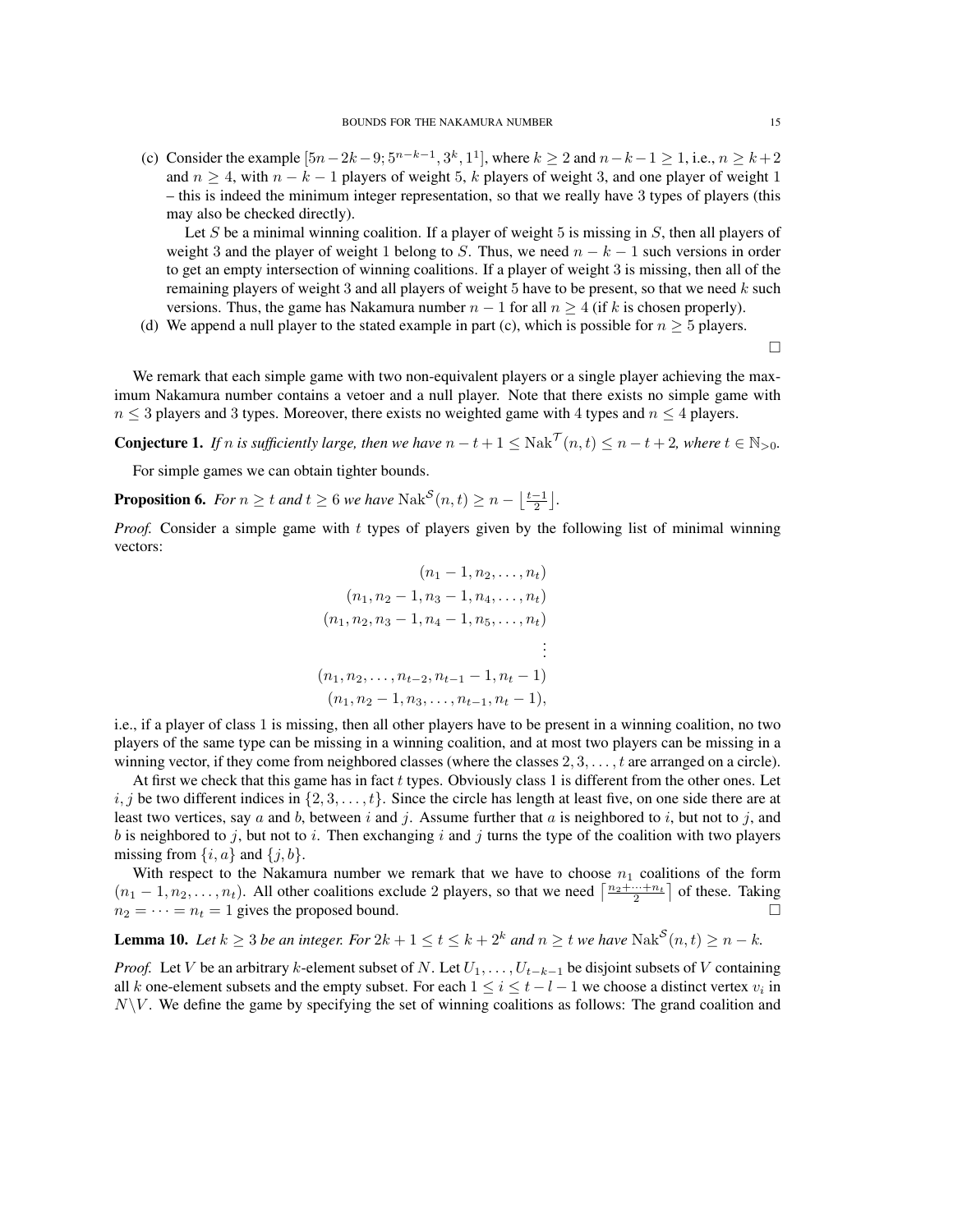all coalitions  $N\{j\}$  of cardinality  $n - 1$  are winning. Coalition  $N\{V\}$  and all of its supersets are winning. Additionally the following coalitions of cardinality  $n - 2$  are winning: For all  $1 \le i \le t - l - 1$  and all  $u \in U_i$  the coalition  $N \setminus \{v, u\}$  is winning.

We can now check that the  $k$  players in  $V$  are of  $k$  different types, where each equivalence class contains exactly one player (this is due to the 1-element subsets  $U_i$  of V). Vertices  $v_i$  also form their own equivalence class, consisting of exactly one player – except for the case of  $U_i = \emptyset$ , where all remaining players are pooled. Thus, we have  $2k + 1 \le t \le k + 2^k$  types of players.

Suppose we are given a list  $S_1, \ldots, S_l$  of winning coalitions with empty intersection, then  $|N\setminus (S_i\setminus V)| =$ 1, i.e., every winning coalition can miss at most one player from  $N\setminus V$ . Thus, the Nakamura number is at least  $n - k$ .

#### 7. RELATIONS FOR THE NAKAMURA NUMBER

<span id="page-15-0"></span>As we have already remarked, the lower bound of Theorem [1](#page-3-3) can be strengthened if we maximize the quota, i.e., if we solve

$$
\max q
$$
  
\n
$$
w(S) \ge q \quad \forall S \in \mathcal{W}
$$
  
\n
$$
w(T) < q \quad \forall T \in \mathcal{L}
$$
  
\n
$$
w(N) = 1
$$
  
\n
$$
w_i \ge 0 \quad \forall 1 \le i \le n
$$

Since the losing coalitions were not used in the proof of the lower bound in Theorem [1,](#page-3-3) we consider the linear program

$$
\begin{array}{rcl}\n\max q \\
w(S) & \geq & q \quad \forall S \in \mathcal{W} \\
w(N) & = & 1 \\
w_i & \geq & 0 \quad \forall 1 \leq i \leq n,\n\end{array}
$$

which has the same set of optimal solutions, except for the target value, as

$$
\begin{array}{rcl}\n\min 1 - q \\
w(S) & \geq & q \quad \forall S \in \mathcal{W} \\
w(N) & = & 1 \\
w_i & \geq & 0 \quad \forall 1 \leq i \leq n.\n\end{array}
$$

Note that  $(N, W)$  does not need to be weighted. Here the optimal value  $1 - q$  is also called the minimum maximum excess  $e^*$ , which arises in the determination of the nucleolus.

Dividing the target function by  $q > 0$  and replacing  $w_i = w'_i q$ , which is a monotone transform, we obtain that the set of the optimal solutions of the previous LP is the same as the one of:

$$
\min \frac{1-q}{q} = \frac{1}{q} - 1
$$
  
\n
$$
w'(S) \ge 1 \quad \forall S \in \mathcal{W}
$$
  
\n
$$
w'(N) = \frac{1}{q}
$$
  
\n
$$
w'_i \ge 0 \quad \forall 1 \le i \le n,
$$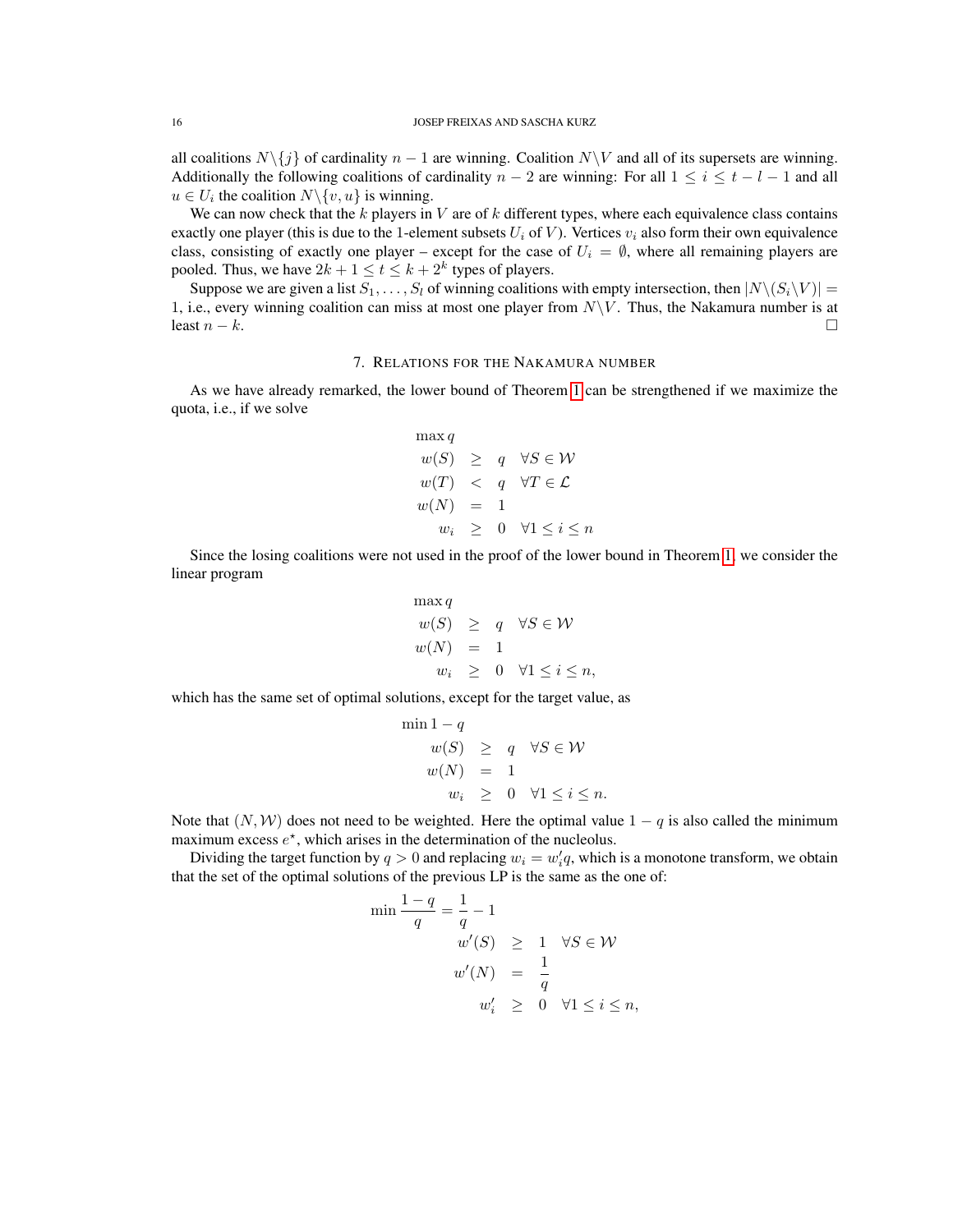If we now set  $\Delta := \frac{1}{q} - 1$  and add  $\Delta \geq 0$ , we obtain the definition of the price of stability for games where the grand coalition is winning, see e.g. [\[Bachrach et al., 2009\]](#page-20-19). Thus, we have:

<span id="page-16-1"></span>Theorem 5. *Let* (N, W) *be a simple game.*

- (a) We have  $\nu(N, W) \geq \left[\frac{1}{e^{\star}}\right]$  for the minimum maximum excess  $e^{\star}$  of  $(N, W)$ . e
- (b) *We have*  $\nu(N, \mathcal{W}) \geq \left\lceil \frac{1+\Delta}{\Delta} \right\rceil = \left\lceil \frac{1}{1-q} \right\rceil$  for the price of stability  $\Delta$  of  $(N, \mathcal{W})$ .

Note that in part (b) we formally obtain the same lower bound as in Theorem [1,](#page-3-3) while there is of course no notion of a quota q in a simple game. We remark that we have  $e^* = 0$  or  $\Delta = \frac{e^*}{1-e^*}$  $\frac{e^{\lambda}}{1-e^{\lambda}}=0$  if and only if  $(N, W)$  contains a vetoer. In general, the Nakamura number is large if the price of stability is low. It seems that Theorem [5](#page-16-1) is the tightest and most applicable lower bound that we have at hand for the Nakamura number of a simple game. An interesting question is to study under what conditions it attains the exact value.

<span id="page-16-0"></span>7.1. The Nakamura number and the one-dimensional cutting stock problem. Finally we would like to mention another relation between the Nakamura number of a weighted game and a famous optimization problem – the one-dimensional cutting stock problem. Here, one-dimensional objects like e.g. paper reels or wooden rods, all having length  $L \in \mathbb{R}_{>0}$  should be cut into pieces of lengths  $l_1, \ldots, l_m$  in order to satisfy the corresponding order demands  $b_1, \ldots, b_m \in \mathbb{Z}_{>0}$ . The minimization of waste is the famous 1CSP. By possible duplicating some lengths  $l_i$ , we can assume  $b_i = 1$  for all  $1 \le i \le m$ , while this transformation can increases the value of m. Using the abbreviations  $l = (l_1, \ldots, l_m)^T$  we denote an instance of 1CSP by  $E = (m, L, l)$ . The classical ILP formulation for the cutting stock problem by Gilmore and Gomory is based on so-called cutting patterns, see [\[Gilmore and Gomory, 1961\]](#page-20-20). We call a pattern  $a \in \{0, 1\}^m$  feasible (for E) if  $l^{\top}a \leq L$ . By  $P(E)$  we denote the set of all patterns that are feasible for E. Given a set of patterns  $P = \{a^1, \ldots, a^r\}$  (of E), let  $A(P)$  denote the concatenation of the pattern vectors  $a^i$ . With this we can define

$$
z_B(P, m) := \sum_{i=1}^r x_i \to \text{min} \text{ subject to } A(P)x = \mathbf{1}, \ x \in \{0, 1\}^r \text{ and}
$$

$$
z_C(P, m) := \sum_{i=1}^r x_i \to \text{min} \text{ subject to } A(P)x = \mathbf{1}, \ x \in [0, 1]^r.
$$

Choosing  $P = P(E)$  we obtain the mentioned ILP formulation for 1CSP of [\[Gilmore and Gomory, 1961\]](#page-20-20) and its continuous relaxation. Obviously we have  $z_B(P(E), m) \geq [z_C(P(E), m)]$ . In cases of equality one speaks of an IRUP (integer round-up property) instance – a concept introduced for general linear minimization problems in [\[Baum and Trotter, 1981\]](#page-20-21). In practice almost all instances have the IRUP. Indeed, the authors of [\[Scheithauer and Terno, 1995\]](#page-20-22) have conjectured that  $z_B(P(E), m) \leq [z_C(P(E), m)] + 1$ – called the MIRUP property, which is one of the most important theoretical issues about 1CSP, see also [\[Eisenbrand et al., 2013\]](#page-20-23).

There is a strong relation between the 1CSP instances and weighted games, see [\[Kartak et al., 2015\]](#page-20-24). For each weighted games there exists an 1CSP instance where the feasible patterns correspond to the losing coalitions. For the other direction the feasible patterns of a 1CSP instance correspond to the losing coalitions of a weighted game if the all-one vector is non-feasible. In our context, we can utilize upper bounds for  $z_B$ in at least two ways.

**Lemma 11.** Let  $(N, W)$  be a strong simple game on n players, then  $\nu(N, W) \leq z_B(\overline{\mathcal{L}}, n)$ , where  $\overline{\mathcal{L}}$  denotes *the incidence vectors corresponding to the losing coalitions*  $\mathcal{L} = 2^N \backslash \mathcal{W} \subseteq 2^N$ .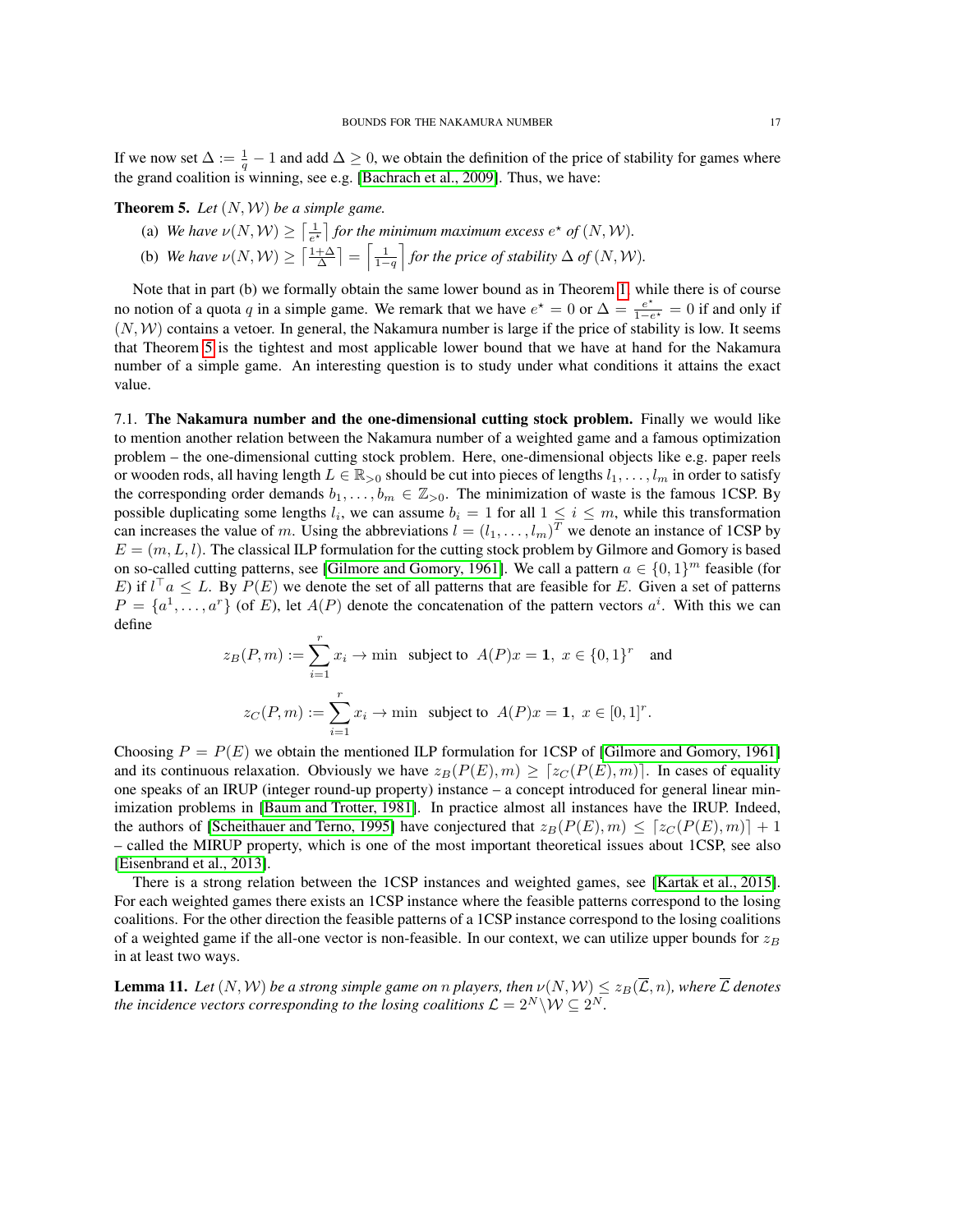| n                        | $\infty$       | $\overline{2}$ | 3            | $\overline{4}$ | 5              | 6              | 7              | 8     | 9              |
|--------------------------|----------------|----------------|--------------|----------------|----------------|----------------|----------------|-------|----------------|
| 1                        | 1              |                |              |                |                |                |                |       |                |
| $\overline{c}$           | $\overline{c}$ | 1              |              |                |                |                |                |       |                |
| $\overline{\mathbf{3}}$  | $\overline{4}$ | $\overline{c}$ | $\mathbf{1}$ |                |                |                |                |       |                |
| $\overline{\mathcal{L}}$ | 8              | 5              | 1            | 1              |                |                |                |       |                |
| 5                        | 16             | 9              | 4            | 1              | 1              |                |                |       |                |
| 6                        | 32             | 19             | 8            | 2              | 1              | 1              |                |       |                |
| $\overline{7}$           | 64             | 34             | 18           | $\overline{7}$ | $\overline{2}$ | 1              | 1              |       |                |
| 8                        | 128            | 69             | 36           | 14             | 4              | $\overline{c}$ | 1              | 1     |                |
| 9                        | 256            | 125            | 86           | 24             | 12             | $\overline{4}$ | $\overline{2}$ | 1     | 1              |
| 10                       | 512            | 251            | 160          | 60             | 24             | 8              | 4              | 2     | 1              |
| 11                       | 1024           | 461            | 362          | 120            | 43             | 21             | 8              | 4     | $\overline{c}$ |
| 12                       | 2048           | 923            | 724          | 240            | 86             | 42             | 16             | 8     | $\overline{4}$ |
| 13                       | 4096           | 1715           | 1525         | 513            | 194            | 78             | 38             | 16    | 8              |
| 14                       | 8192           | 3431           | 3050         | 1026           | 388            | 156            | 76             | 32    | 16             |
| 15                       | 16384          | 6434           | 6529         | 2052           | 776            | 312            | 145            | 71    | 32             |
| 16                       | 32768          | 12869          | 12785        | 4377           | 1517           | 659            | 290            | 142   | 64             |
| 17                       | 65536          | 24309          | 27000        | 8614           | 3174           | 1318           | 580            | 276   | 136            |
| 18                       | 131072         | 48619          | 54000        | 17228          | 6348           | 2636           | 1160           | 552   | 272            |
| 19                       | 262144         | 92377          | 111434       | 35884          | 12696          | 5221           | 2371           | 1104  | 535            |
| 20                       | 524288         | 184755         | 222868       | 71768          | 25392          | 10442          | 4742           | 2208  | 1070           |
| 21                       | 1048576        | 352715         | 462532       | 142567         | 51468          | 21169          | 9484           | 4416  | 2140           |
| 22                       | 2097152        | 705431         | 917312       | 292886         | 102936         | 42338          | 18898          | 8902  | 4280           |
| 23                       | 4194304        | 1352077        | 1893410      | 585772         | 205872         | 84676          | 37796          | 17804 | 8560           |
| 24                       | 8388608        | 2704155        | 3786820      | 1171544        | 411744         | 169352         | 75592          | 35608 | 17120          |
| 25                       | 16777216       | 5200299        | 7738389      | 2379267        | 830572         | 338198         | 151690         | 71124 | 34332          |

<span id="page-17-1"></span>TABLE 1. Complete simple games with minimum  $(r = 1)$  per Nakamura number – part 1

*Proof.* The value  $z_B(\overline{\mathcal{L}}, n)$  corresponds to the minimal number of losing coalitions that partition the set N, which is the same as the minimum number of (maximal) losing coalitions that cover the grand coalition  $N$ . Let  $L_1, \ldots, L_r$  denote a list of losing coalitions, where  $r = z_B(\overline{\mathcal{L}}, n)$ . Since  $(N, \mathcal{W})$  is strong the coalitions  $N\setminus L_1, \ldots, N\setminus L_r$  are winning and have an empty intersection, so that  $\nu(N, W) \leq z_B(\overline{\mathcal{L}}, n)$ .

As the assumption of a strong simple game (without vetoers) implies  $\nu(N, W) \in \{2, 3\}$ , the applicability is quite limited. This is not the case for the second, more direct, connection.

<span id="page-17-0"></span>**Proposition 7.** For a simple game  $(N, W)$  on n players we have  $\nu(N, W) = z_B(1 - \overline{W}, n)$ , where  $\overline{W}$ *denotes the incidence vectors corresponding to the winning coalitions and* 1 *is the vector with* n *ones.*

*Proof.* Let  $r = z_B(1 - \overline{W}, n)$  and  $x_1, \ldots, x_r$  corresponding incidence vectors. Then the sets  $S_i$  corresponding to the incidence vectors  $1 - x_i$  are winning and have empty intersection. If otherwise,  $S_1, \ldots, S_r$ are winning coalitions with empty intersection, then we can enlarge the coalitions to  $T_1, \ldots, T_r$  such that the intersection remains empty but every player is missing in exactly one of the  $T_i$ . Since the  $T_i$  are winning coalitions by construction, 1 minus the incidence vector of  $T_i$  gives r vectors that are feasible for  $z_B(1-\overline{\mathcal{W}},n).$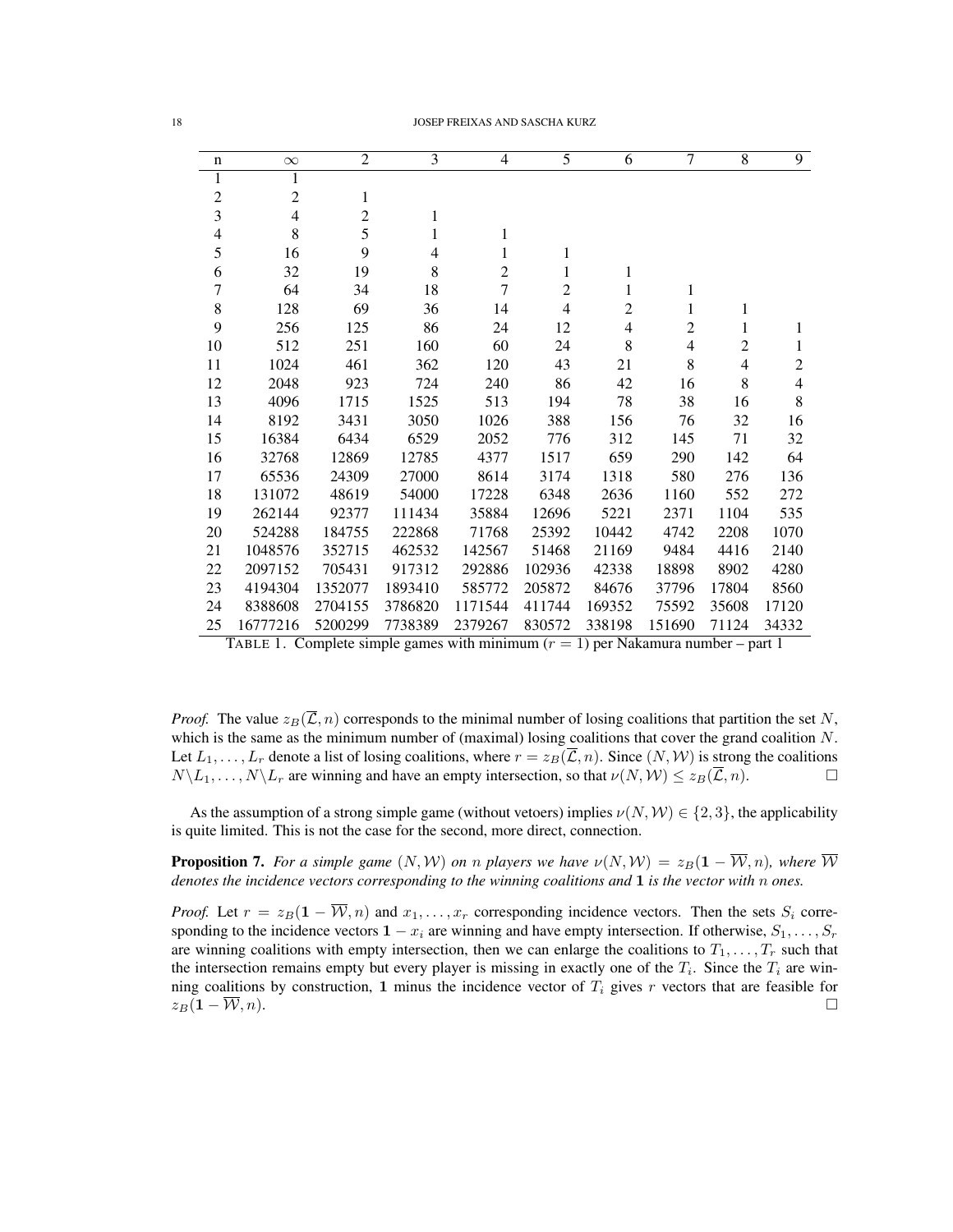**Example 3.** For an integer  $k \geq 2$  consider the weighted game  $v = [16k - 20; 9^k, 7^k]$ . We can easily *check that all coalitions of size* 2k − 2 *are winning while all coalitions of size* 2k − 3 *are losing, so that*  $v = [2k-2; 1^{2k}]$  $v = [2k-2; 1^{2k}]$  $v = [2k-2; 1^{2k}]$  and  $v(v) = k$ . The lower bound of Theorem 1 only gives  $v(v) \geq \left\lceil \frac{4k}{5} \right\rceil$ . The feasible *incidence vectors in*  $z_B(1 - \overline{W}, n)$  *are those that contain at most two* 1*s, so that even*  $z_C(1 - \overline{W}, n)$  *gives a tight upper bound.*

Of course the advantage of the incidence vectors is that no explicit weights are involved, while the lower bound of Theorem [1](#page-3-3) depends on the weighted representation. We remark that  $z_B(1 - \overline{W}, n) \geq \left[\frac{1}{1-q'}\right]$  for any normalized representation  $(q', w')$  of  $(N, W)$ .

We can also use 1CSP instances without the IRUP property to construct weighted games where the lower bound of Theorem [1](#page-3-3) is never tight for any weighted representation. Let  $L = 155$  be the length of the material to be cut and  $l = (9, 12, 12, 16, 16, 46, 46, 54, 69, 77, 102)$  be the lengths of the requested final pieces. Taking  $\sum_{i=1}^{11} l_i - L = 304$  as quota gives the weighted game  $v = [304; 9, 12, 12, 16, 16, 46, 46, 54, 69, 77, 102]$ . Theorem [1](#page-3-3) gives  $\nu(v) \geq 3$  while  $\nu(v) = 4$ .

**Conjecture 2.** For any weighted game  $(N, W)$  on n players we have  $\nu(N, W) \leq |z_C(1 - \overline{W}, n)| + 1$ .

# 8. ENUMERATION RESULTS

<span id="page-18-0"></span>In order to get a first idea of the distribution of the attained Nakamura numbers we consider the class of complete simple games with a unique shift-minimal winning coalition, see Table [1](#page-17-1) and Table [2,](#page-18-1) as well as their subclass of weighted games, see Table [3.](#page-19-1)

We have chosen these subclasses since they allow to exhaustively generate all corresponding games for moderate sizes of the number of players  $n$ , which is not the case for many other subclasses of simple games. Additionally, the corresponding Nakamura numbers can be evaluated easily applying Proposition [3.](#page-11-0)

| n  | 10    | 11   | 12   | 13   | 14   | 15  | 16  | 17  |
|----|-------|------|------|------|------|-----|-----|-----|
| 10 | 1     |      |      |      |      |     |     |     |
| 11 | 1     | 1    |      |      |      |     |     |     |
| 12 | 2     | 1    | 1    |      |      |     |     |     |
| 13 | 4     | 2    | 1    | 1    |      |     |     |     |
| 14 | 8     | 4    | 2    | 1    | 1    |     |     |     |
| 15 | 16    | 8    | 4    | 2    | 1    | 1   |     |     |
| 16 | 32    | 16   | 8    | 4    | 2    | 1   | 1   |     |
| 17 | 64    | 32   | 16   | 8    | 4    | 2   | 1   | 1   |
| 18 | 128   | 64   | 32   | 16   | 8    | 4   | 2   | 1   |
| 19 | 265   | 128  | 64   | 32   | 16   | 8   | 4   | 2   |
| 20 | 530   | 256  | 128  | 64   | 32   | 16  | 8   | 4   |
| 21 | 1050  | 522  | 256  | 128  | 64   | 32  | 16  | 8   |
| 22 | 2100  | 1044 | 512  | 256  | 128  | 64  | 32  | 16  |
| 23 | 4200  | 2077 | 1035 | 512  | 256  | 128 | 64  | 32  |
| 24 | 8400  | 4154 | 2070 | 1024 | 512  | 256 | 128 | 64  |
| 25 | 16800 | 8308 | 4128 | 2060 | 1024 | 512 | 256 | 128 |

<span id="page-18-1"></span>TABLE 2. Complete simple games with minimum  $(r = 1)$  per Nakamura number – part 2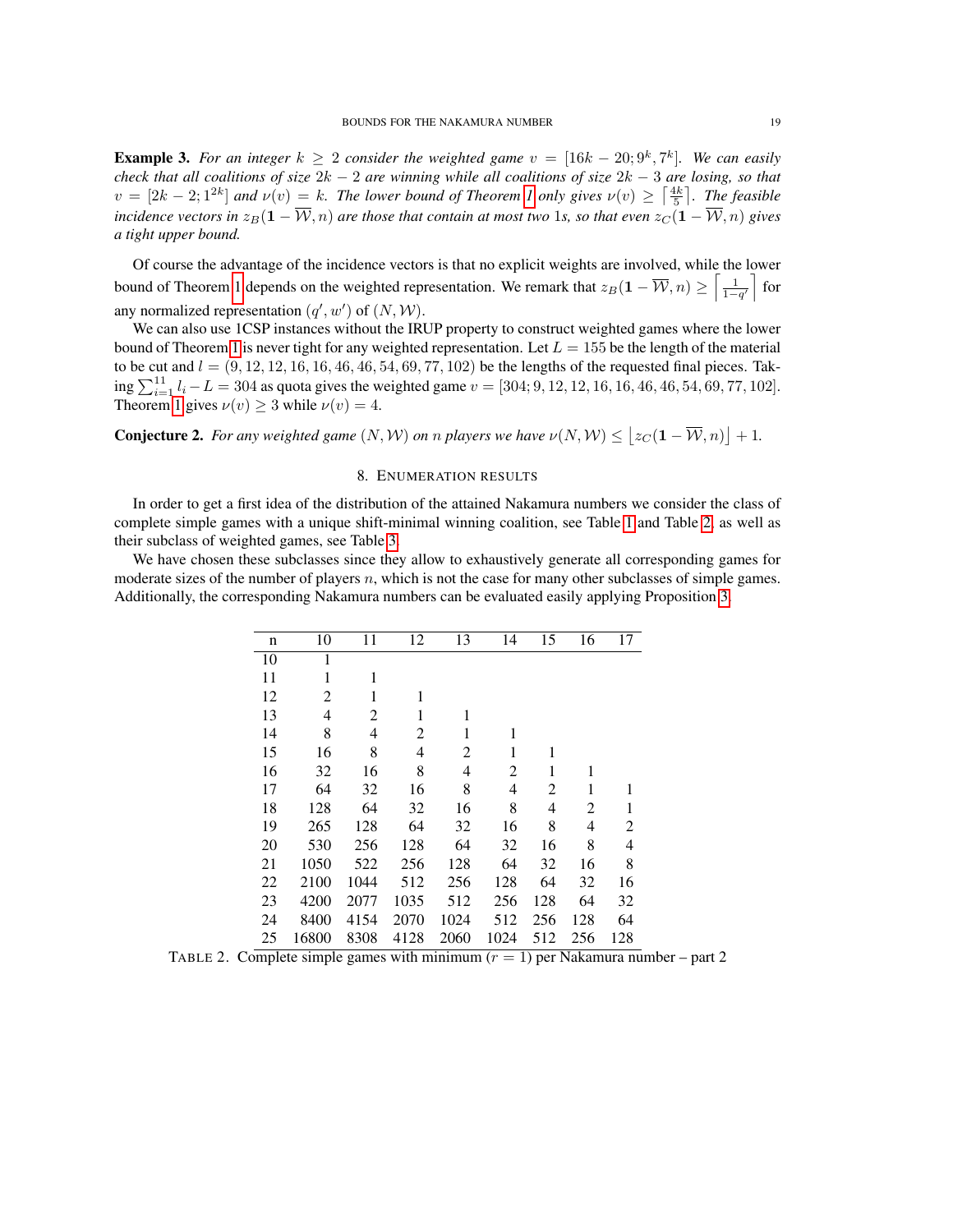| $\mathbf n$      | $\infty$       | $\overline{2}$ | $\overline{3}$ | $\overline{4}$ | 5                | 6              | $\overline{7}$ | $\overline{8}$ | $\overline{9}$ | 10                             | 11               | $\overline{12}$ | $\overline{13}$ | 14                       |
|------------------|----------------|----------------|----------------|----------------|------------------|----------------|----------------|----------------|----------------|--------------------------------|------------------|-----------------|-----------------|--------------------------|
|                  |                |                | 15             | 16             | 17               |                |                |                |                |                                |                  |                 |                 |                          |
| $\mathbf{1}$     | $\mathbf{1}$   |                |                |                |                  |                |                |                |                |                                |                  |                 |                 |                          |
| $\boldsymbol{2}$ | $\overline{c}$ | $\mathbf{1}$   |                |                |                  |                |                |                |                |                                |                  |                 |                 |                          |
| 3                | $\overline{4}$ | $\overline{c}$ | $\mathbf{1}$   |                |                  |                |                |                |                |                                |                  |                 |                 |                          |
| $\overline{4}$   | 8              | 5              | $\mathbf 1$    | $\mathbf{1}$   |                  |                |                |                |                |                                |                  |                 |                 |                          |
| 5                | 16             | 8              | 4              | 1              | 1                |                |                |                |                |                                |                  |                 |                 |                          |
| 6                | 31             | 14             | 7              | $\overline{c}$ | 1                | 1              |                |                |                |                                |                  |                 |                 |                          |
| $\sqrt{ }$       | 57             | 20             | 11             | 6              | $\overline{c}$   | $\mathbf{1}$   | $\,1$          |                |                |                                |                  |                 |                 |                          |
| 8                | 99             | 30             | 16             | 10             | 3                | $\overline{c}$ | $\mathbf{1}$   | $\mathbf{1}$   |                |                                |                  |                 |                 |                          |
| 9                | 163            | 40             | 26             | 11             | 8                | 3              | $\overline{c}$ | $\,1$          | $\mathbf{1}$   |                                |                  |                 |                 |                          |
| 10               | 256            | 55             | 32             | 18             | 13               | $\overline{4}$ | 3              | $\overline{c}$ | $\mathbf{1}$   | $\mathbf{1}$                   |                  |                 |                 |                          |
| 11               | 386            | 70             | 45             | 25             | 14               | 10             | $\overline{4}$ | 3              | $\overline{c}$ | $\mathbf{1}$                   | 1                |                 |                 |                          |
| 12               | 562            | 91             | 59             | 33             | 16               | 16             | 5              | 4              | 3              | $\overline{2}$                 | 1                | $\mathbf{1}$    |                 |                          |
| 13               | 794            | 112            | 74             | 42             | 25               | 17             | 12             | 5              | $\overline{4}$ | 3                              | 2                | $\mathbf{1}$    | 1               |                          |
| 14               | 1093           | 140            | 91             | 52             | 34               | 19             | 19             | 6              | 5              | $\overline{\mathbf{4}}$        | 3                | $\overline{c}$  | $\mathbf{1}$    | $\mathbf{1}$             |
| 15               | 1471           | 168            | 117            | 63             | 44               | 21             | 20             | 14             | 6              | 5                              | 4                | 3               | $\overline{c}$  | $\mathbf 1$              |
| 16               | 1941           | 204            | 136            | 84             | 46               | 32             | 22             | 22             | 7              | 6                              | 5                | $\overline{4}$  | 3               | $\overline{c}$           |
| 17               | 2517           | 240            | 166            | 96             | 59               | 43             | 24             | 23             | 16             | $\tau$                         | 6                | 5               | 4               | $\mathfrak{Z}$           |
| 18               | 3214           | 285            | 198            | 110            | 72               | 55             | 26             | 25             | 25             | 8                              | $\boldsymbol{7}$ | 6               | 5               | $\overline{\mathcal{A}}$ |
| 19               | 4048           | 330            | 231            | 136            | 86               | 57             | 39             | 27             | 26             | 18                             | 8                | 7               | 6               | 5                        |
| 20               | 5036           | 385            | 267            | 163            | 101              | 60             | 52             | 29             | 28             | 28                             | 9                | 8               | $\overline{7}$  | 6                        |
| 21               | 6196           | 440            | 316            | 179            | 117              | 76             | 66             | 31             | 30             | 29                             | 20               | 9               | 8               | 7                        |
| 22               | 7547           | 506            | 355            | 210            | 134              | 92             | 68             | 46             | 32             | 31                             | 31               | 10              | 9               | 8                        |
| 23               | 9109           | 572            | 409            | 242            | 152              | 109            | 71             | 61             | 34             | 33                             | 32               | 22              | 10              | 9                        |
| 24               | 10903          | 650            | 466            | 276            | 171              | 127            | 74             | 77             | 36             | 35                             | 34               | 34              | 11              | 10                       |
| 25               | 12951          | 728            | 524            | 311            | 207<br>$\cdot$ . | 130            | 93             | 79             | 53             | 37<br>$\overline{\phantom{a}}$ | 36               | 35              | 24              | 11                       |

<span id="page-19-1"></span>TABLE 3. Weighted games with minimum  $(r = 1)$  per Nakamura number

One might say that being non-weighted increases the probability for a complete simple game with a unique shift-minimal winning vector to have a low Nakamura number. In Table [3](#page-19-1) the last entries of each row seem to coincide with the sequence of natural numbers, where the number of entries increases every two rows.

## 9. CONCLUSION

<span id="page-19-0"></span>The Nakamura number measures the degree of rationality of preference aggregation rules such as simple games in the voting context. It indicates the extent to which the aggregation rule can yield well defined choices. If the number of alternatives to choose from is less than this number, then the rule in question will identify "best" alternatives. The larger the Nakamura number of a rule, the greater the number of alternatives the rule can rationally deal with. This paper provides new results on: the computation of the Nakamura number, lower and upper bounds for it or the maximum achievable Nakamura number for subclasses of simple games and parameters as the number of players and the number of equivalent types of them. We highlight the results found in the classes of weighted, complete, and  $\alpha$ -roughly weighted simple games. In addition, some enumerations for some classes of games with a given Nakamura number are obtained.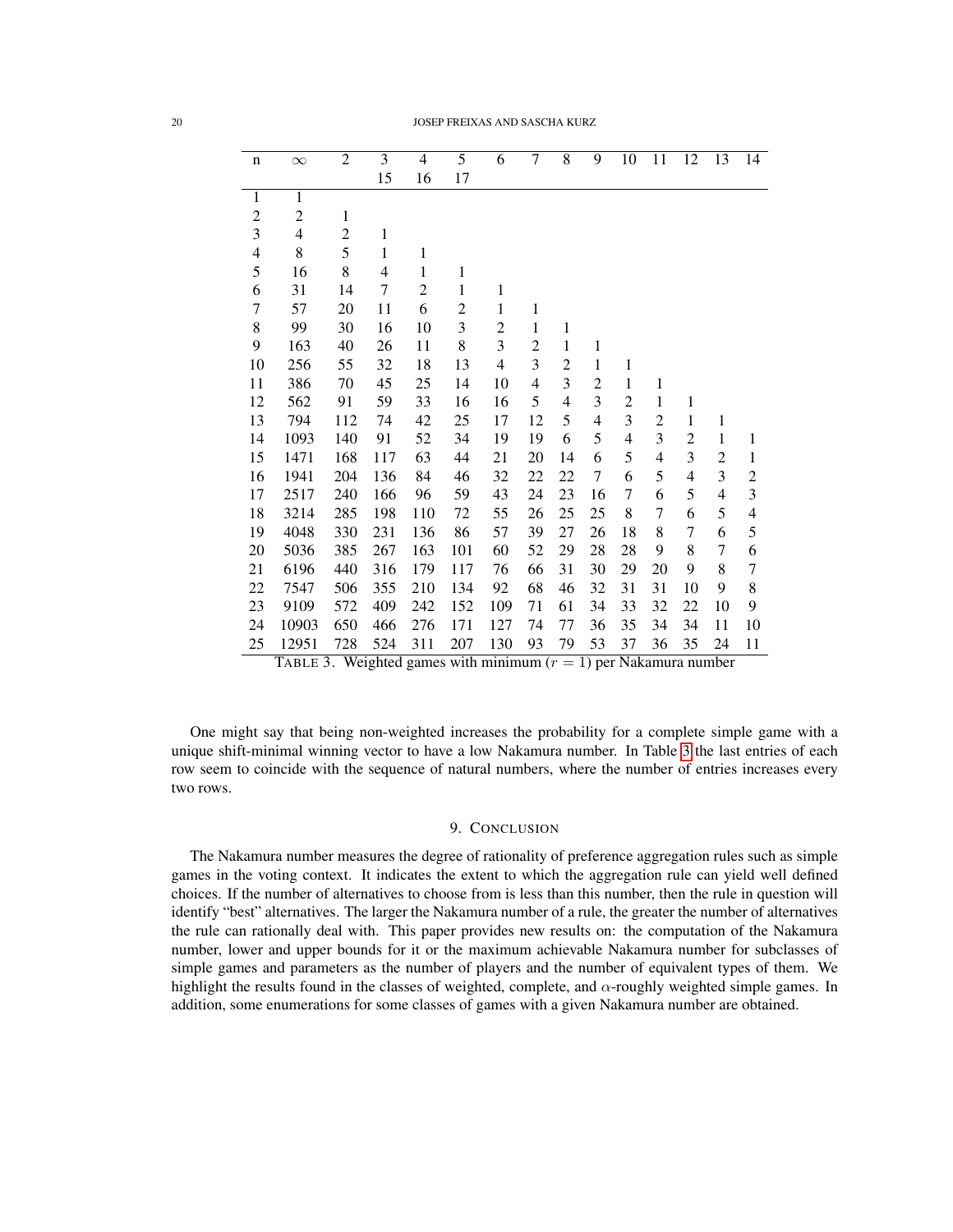Further relations of the Nakamura number to other concepts of cooperative game theory like the price of stability of a simple game or the one-dimensional cutting stock problem are provided.

As future research, it would be interesting to study the truth of Conjecture [1](#page-14-0) or finding new results on the Nakamura number for other interesting subclasses simple games, as for example, weakly complete simple games. However, the main open question is to determine further classes where the lower bound of Theorem [1](#page-3-3) is tight and to come up with tighter upper bounds.

#### **REFERENCES**

- <span id="page-20-19"></span>[Bachrach et al., 2009] Bachrach, Y., Elkind, E., Meir, R., Pasechnik, D., Zuckerman, M., Rothe, J., and Rosenschein, J. (2009). The cost of stability in coalitional games. In *Proceedings of the 2nd International Symposium on Algorithmic Game Theory*, SAGT '09, pages 122–134, Berlin, Heidelberg. Springer-Verlag.
- <span id="page-20-21"></span>[Baum and Trotter, 1981] Baum, S. and Trotter, Jr, L. (1981). Integer rounding for polymatroid and branching optimization problems. *SIAM Journal on Algebraic Discrete Methods*, 2(4):416–425.
- <span id="page-20-14"></span>[Beck and Robins, 2007] Beck, M. and Robins, S. (2007). *Computing the continuous discretely*. Springer.
- <span id="page-20-18"></span><span id="page-20-4"></span>[Carreras and Freixas, 1996] Carreras, F. and Freixas, J. (1996). Complete simple games. *Mathematical Social Sciences*, 32:139–155. [Deb et al., 1996] Deb, R., Weber, S., and Winter, E. (1996). The Nakamura theorem for coalition structures of quota games. *International Journal of Game Theory*, 25(2):189–198.
- <span id="page-20-23"></span>[Eisenbrand et al., 2013] Eisenbrand, F., Pálvölgyi, D., and Rothvoß, T. (2013). Bin packing via discrepancy of permutations. ACM *Transactions on Algorithms (TALG)*, 9(3):24.
- <span id="page-20-8"></span>[Ferejohn and Grether, 1974] Ferejohn, J. and Grether, D. (1974). On a class of rational social decision procedures. *Journal of Economic Theory*, 8(4):471–482.
- <span id="page-20-16"></span>[Freixas and Kurz, 2014a] Freixas, J. and Kurz, S. (2014a). On α-roughly weighted games. *International Journal of Game Theory*, 43(3):659–692.
- <span id="page-20-15"></span>[Freixas and Kurz, 2014b] Freixas, J. and Kurz, S. (2014b). On minimum integer representations of weighted games. *Mathematical Social Sciences*, 67:9–22.
- <span id="page-20-17"></span>[Freixas and Marciniak, 2009] Freixas, J. and Marciniak, D. (2009). A minimum dimensional class of simple games. *Top*, 17(2):407– 414.
- <span id="page-20-11"></span>[Freixas and Zwicker, 2003] Freixas, J. and Zwicker, W. S. (2003). Weighted voting, abstention, and multiple levels of approval. *Social Choice and Welfare*, 21(3):399–431.
- <span id="page-20-20"></span>[Gilmore and Gomory, 1961] Gilmore, P. and Gomory, R. (1961). A linear programming approach to the cutting-stock problem. *Operations Research*, 9(6):849–859.
- <span id="page-20-1"></span>[Greenberg, 1979] Greenberg, J. (1979). Consistent majority rule over compact sets of alternatives. *Econometrica*, 47(3):627–636.
- <span id="page-20-24"></span>[Kartak et al., 2015] Kartak, V., Kurz, S., Ripatti, A., and Scheithauer, G. (2015). Minimal proper non-IRUP instances of the onedimensional cutting stock problem. *Discrete Applied Mathematics*, 187:120–129.
- <span id="page-20-10"></span>[Kumabe and Mihara, 2008] Kumabe, M. and Mihara, H. (2008). The Nakamura number for computeable simple games. *Social Choice and Welfare*, 31(4):621–640.
- <span id="page-20-12"></span>[Kurz, 2012] Kurz, S. (2012). On minimum sum representations for weighted voting games. *Annals of Operations Research*, 196(1):361–369.
- <span id="page-20-13"></span>[Kurz et al., 2014] Kurz, S., Nohn, A., and Napel, S. (2014). The nucleolus of large majority games. *Economics Letters*, 123(2):139– 143.
- <span id="page-20-3"></span>[Le Breton and Salles, 1990] Le Breton, M. and Salles, M. (1990). The stability set of voting games: classification and genericity results. *International Journal of Game Theory*, 19(2):111–127.
- <span id="page-20-5"></span>[Martin, 1998] Martin, M. (1998). Quota games and stability set of order d. *Economics Letters*, 59(2):145–151.
- <span id="page-20-2"></span>[Nakamura, 1979] Nakamura, K. (1979). The vetoers in a simple game with ordinal preferences. *International Journal of Game Theory*,  $8(1):55-61.$
- <span id="page-20-9"></span>[Peleg, 1978] Peleg, B. (1978). Consistent voting systems. *Econometrica*, 46(1):153–161.
- <span id="page-20-7"></span>[Saari, 2014] Saari, D. (2014). Unifying voting theory from Nakamura's to Greenberg's theorems. *Mathematical Social Sciences*, 69:1–11.
- <span id="page-20-22"></span>[Scheithauer and Terno, 1995] Scheithauer, G. and Terno, J. (1995). The modified integer round-up property of the one-dimensional cutting stock problem. *European Journal of Operational Research*, 84(3):562–571.
- <span id="page-20-0"></span>[Schofield, 1984] Schofield, N. (1984). Social equilibrium and cycles on compact sets. *Journal of Economic Theory*, 33(1):59–71.
- <span id="page-20-6"></span>[Schwartz, 2001] Schwartz, T. (2001). From Arrow to cycles, instability, and chaos by untying alternatives. *Social Choice and Welfare*, 18(1):1–22.